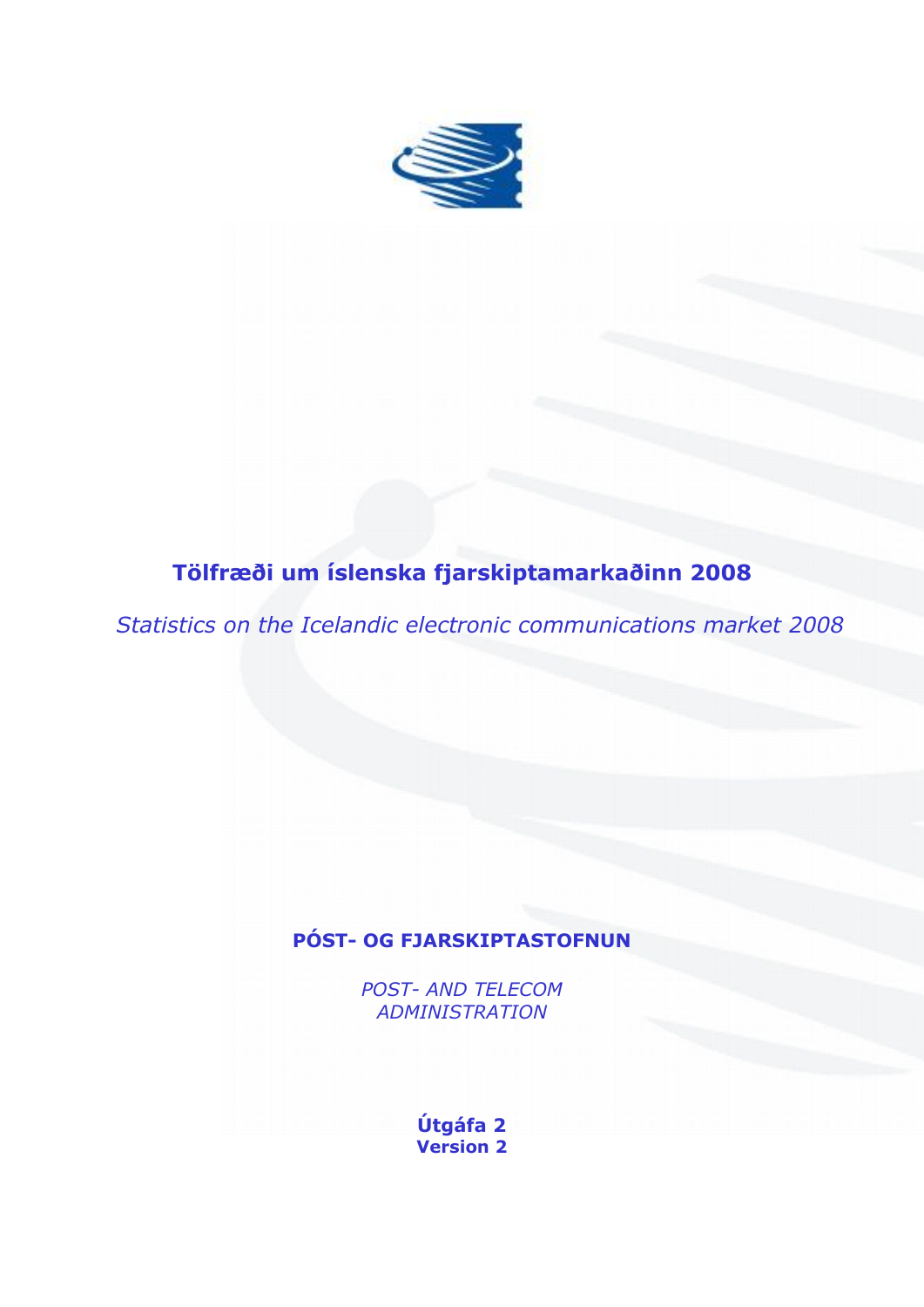# **Efnisyfirlit – Table of contents**

| Skráð fyrirtæki á fjarskiptamarkaði - Licence holders in the electronic |  |
|-------------------------------------------------------------------------|--|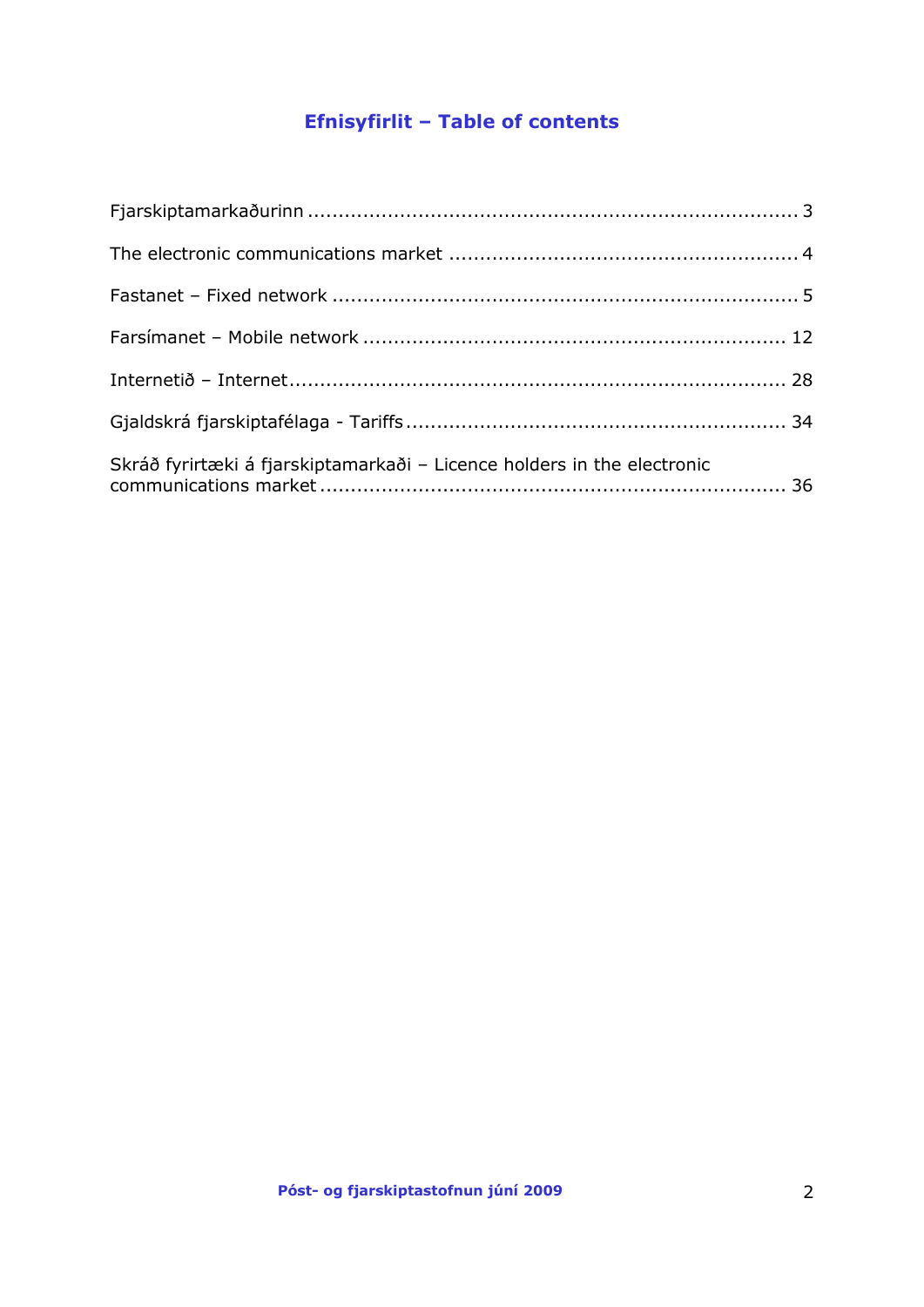## <span id="page-2-0"></span>**Fjarskiptamarkaðurinn**

Póst- og fjarskiptastofnun (PFS) gefur hér út sérstaka skýrslu um tölfræði á fjarskiptamarkaðnum. PFS safnar upplýsingum frá skráðum fjarskiptafyrirtækjum hér á landi og er þessi skýrsla unnin upp úr þeim. Í skýrslunni eru upplýsingar um helstu stærðir og fyrirtæki á fjarskiptamarkaði fyrir árin 2006 til 2008. Markmiðið er að bæta upplýsingagjöf og auka gagnsæi á þessum markaði en aukin krafa hefur verið um það á undanförnu. Þessi skýrsla er í samræmi við þær skýrslur sem systurstofnanir PFS í nágrannalöndum okkar gefa út.

Miklar breytingar hafa orðið á fjarskiptamarkaðnum síðustu ár. Ný fyrirtæki hafa verið stofnuð, fyrirtæki hafa sameinast og nýjar vörur hafa komið á markaðinn. Allt hefur þetta áhrif til breytinga. Í skýrslunni eru til skoðunar þrjú síðustu ár, 2006 – 2008, og er henni skipt upp eftir fastanetinu, farsímanetinu, internetinu og veltu og fjárfestingu á fjarskiptamarkaði.

Helstu fyrirtæki á fjarskiptamarkaðnum eru Síminn hf., Og fjarskipti ehf. (Vodafone), IP-fjarskipti ehf. (Tal) og Nova ehf. Síminn er stærsta fjarskiptafyrirtækið og rekur það bæði talsímaþjónustu á fastaneti og farsímaþjónustu auk internetþjónustu og breiðbandssjónvarp. Á árinu 2007 var fjarskiptanet Símans skilið frá annarri starfsemi þess og stofnað sérstakt félag um rekstur þess, Míla ehf., en bæði félögin eru í eigu Skipta hf. Vodafone er næst stærst og rekur einnig talsímaþjónustu, farsímaþjónustu og internetþjónustu. Vodafone er í eigu Teymis hf. og varð til við sameiningu þriggja fyrirtækja sem áður störfuðu á fjarskiptamarkaðnum þ.e. Íslandssími, Tal og Halló. Tal (áður Hive) er dótturfyrirtæki Teymis hf. og endurselur bæði talsímaþjónustu og farsímaþjónustu auk internetþjónustu, fyrirtækin Tal og SKO sameinuðust á árinu 2008. Nova hóf starfsemi í lok ársins 2007 og rekur farsímaþjónustu.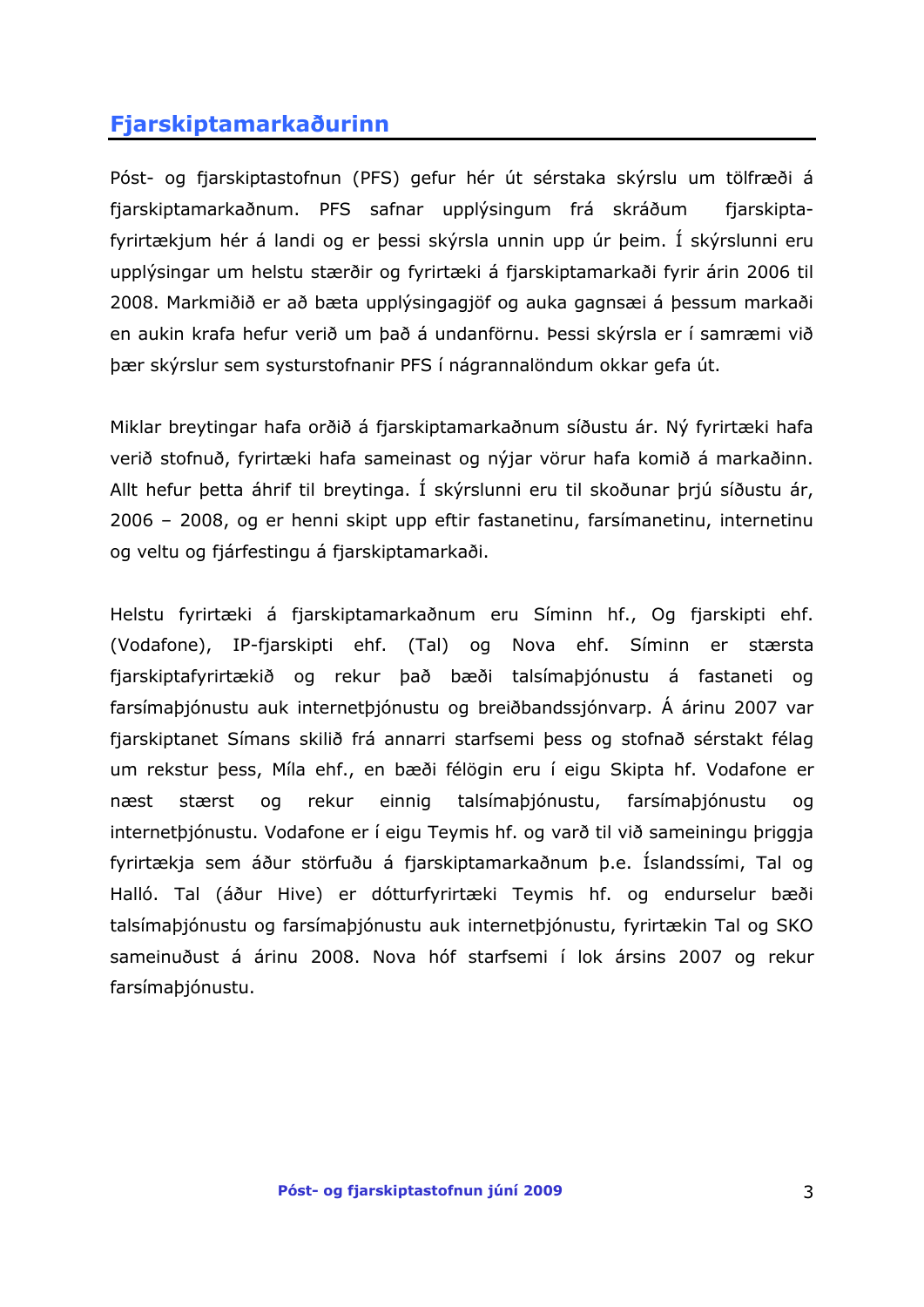## <span id="page-3-0"></span>**The electronic communications market**

*This is the Post and Telecom Administration special statistical report on the electronic communications market. The Administration (PTA) gathers information from registered electronic communications undertakings in Iceland, and the information presented herein is prepared from those data. The report contains information on the principal figures pertaining to the electronic communications market and the companies operating in the market during the period from the 2006 to 2008. The intention is to improve the quality of information disclosure and to increase transparency in this market, in line with recent demands to this effect. This report is similar to those issued by PTA's sister organisations in neighbouring countries.* 

*The electronic communications market has undergone substantial changes in recent years. New companies have been established, others have merged, and new products have been introduced into the market. All of these factors act to change the market. This report examines the last three years – 2006 through 2008 – and is divided into sections dedicated to fixed-line networks, mobile networks, Internet, and turnover and investments in the electronic communications market.* 

*The principal operators in the electronic communications market are Síminn hf., Og fjarskipti ehf. (Vodafone), IP-fjarskipti ehf. (Tal) and Nova ehf. Síminn, the largest of these undertakings, operates fixed-line and mobile voice call services, as well as Internet services and broadband television. In 2007, Síminn's electronic communications network was segregated from the company's other operations, and a separate company, Míla ehf., was established. Both companies are owned by Skipti hf. Vodafone, the second-largest operator, offers fixed-line services, mobile phone services, and Internet. Vodafone, which is owned by Teymi hf., was created by the merger of three previous electronic communications operators: Íslandssími, Tal, and Halló. Tal (formerly Hive) is a subsidiary of Teymi hf. and resells fixed-line services and mobile call services, as well as Internet services. Tal and SKO were merged in the year 2008. Nova began to operate mobile voice call service by end of the year 2007.*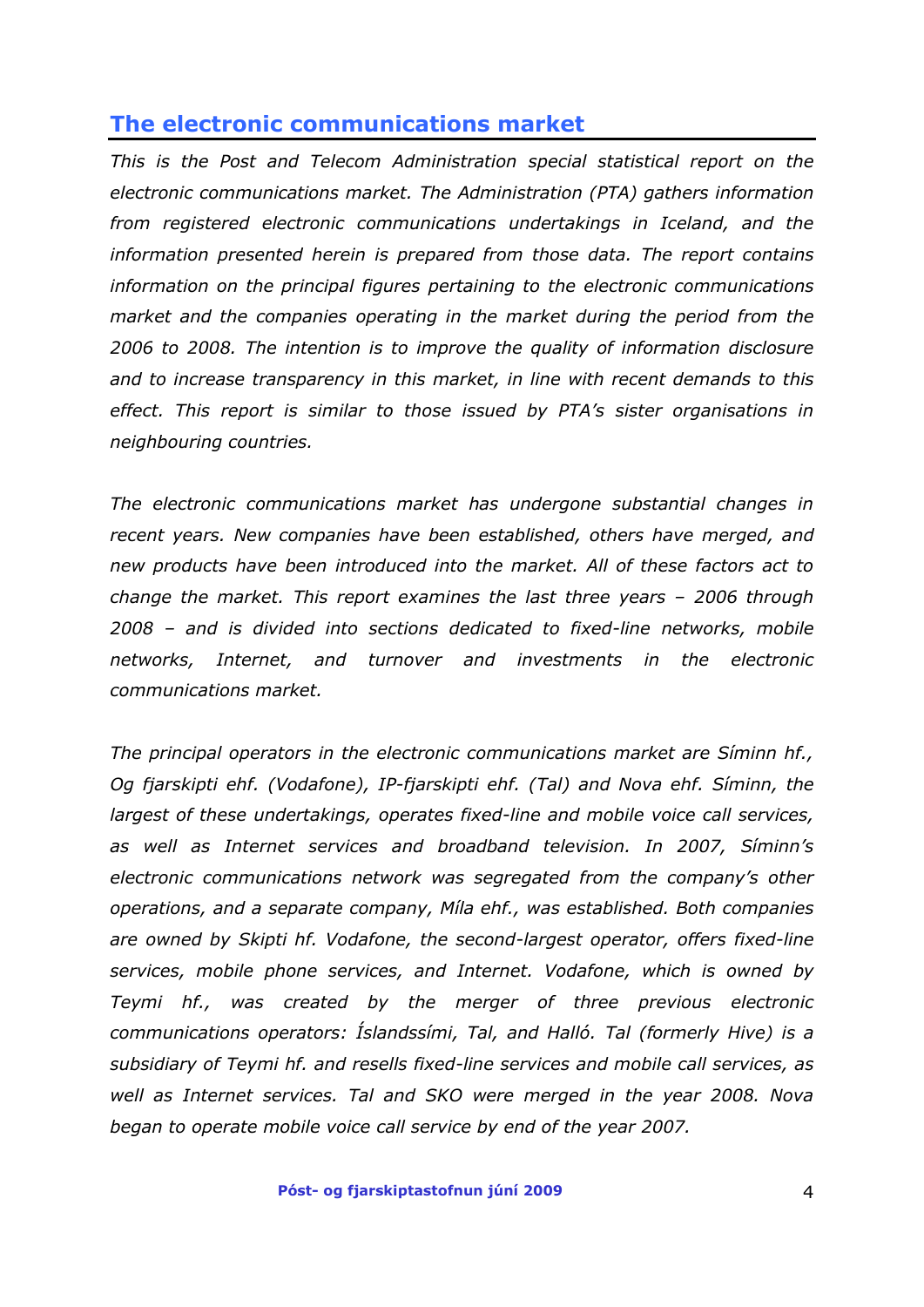#### <span id="page-4-0"></span>**Tafla 1. Helstu stærðir á fastaneti 2006 – 2008**

*Table 1. Main indicators in the fixed network 2006 – 2008*

| I lok árs / End of                                | 2006    | 2007    | 2008    |
|---------------------------------------------------|---------|---------|---------|
| Heildarfjöldi aðgangslína / Subscribers lines     | 146.932 | 147.663 | 153.129 |
| PSTN aðgangslínur / PSTN subscribers lines        | 131.693 | 134.622 | 140.858 |
| ISDN línur (2B) / ISDN (2B) subscribers lines     | 14.296  | 12.113  | 11.267  |
| ISDN línur (30B) / ISDN (30B) subscribers lines   | 943     | 928     | 1.004   |
|                                                   |         |         |         |
| Netsími (49X-XXXX) / IP phone                     | 723     | 1.803   | 1.578   |
| VoIP sími / VoIP phone                            | 138     | 5.049   | 5.591   |
| Almenningssimar / Public phones                   | 421     | 377     | 328     |
|                                                   |         |         |         |
| (1.000 mínútur / minutes)                         |         |         |         |
| Símtöl innanlands / National calls                | 574.936 | 519.543 | 531.594 |
| Símtöl til útlanda / Outgoing international calls | 49.378  | 43.339  | 35.585  |
| Símtöl til farsímaneta / Calls to mobile networks | 140.726 | 143.449 | 148.537 |
| Símtöl á internetið / Calls to the internet       | 94.483  | 49.324  | 28.628  |

#### **Mynd 1. Fjöldi aðgangslína í fastanetinu 1994 - 2008**

*Picture 1. Total subscribers lines in the fixed network 1994 - 2008*

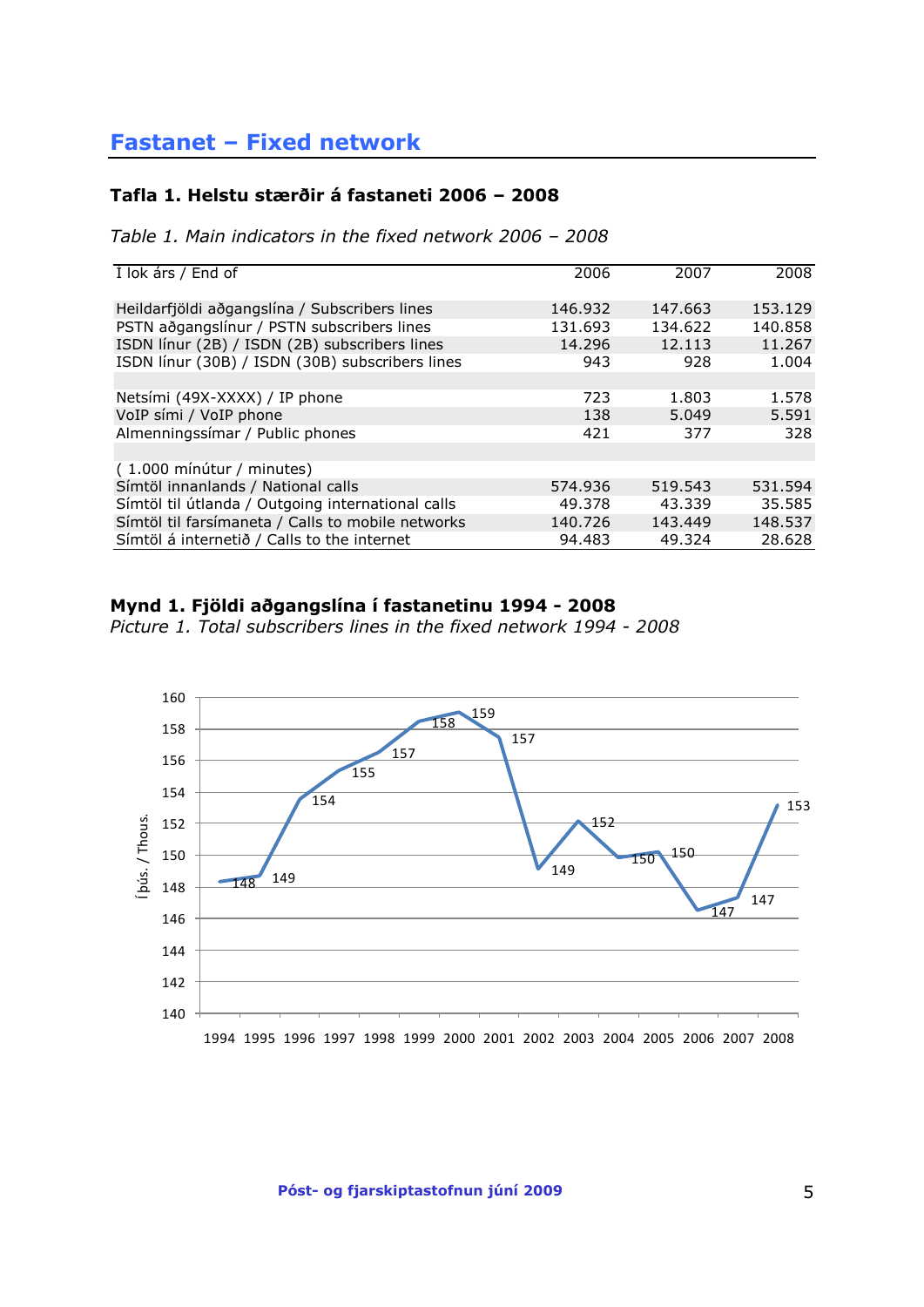#### **Tafla 2. PSTN notendalínur 2006 – 2008**

|                        |         | Fjöldi<br>Number |                      | Markaðshlutdeild<br>Market share |                      |               |
|------------------------|---------|------------------|----------------------|----------------------------------|----------------------|---------------|
| I lok árs / End of     | 2006    | 2007             | 2008                 | 2006                             | 2007                 | 2008          |
| Samtals / Total        | 131.693 | 134.622          | 140.858              |                                  | 100,0% 100,0% 100,0% |               |
| - Heimili / Private    | 102.392 | 103.518          | 106.727              | 77,8%                            | 76,9%                | 75,8%         |
| - Fyrirtæki / Business | 29.301  | 31.104           | 34.131               | 22,2%                            | 23,1%                | 24,2%         |
|                        |         |                  |                      |                                  |                      |               |
| - Síminn               | 109.923 | 110.095          | 106.622              | 83,5%                            | 81,8%                | 75,7%         |
| - Vodafone             | 21.470  | 24.504           | 34.236               | 16,3%                            | 18,2%                | 24,3%         |
| - Aðrir / Others       | 300     | 23               | $\sim$ $\sim$ $\sim$ | 0,2%                             | $0.0\%$              | $\sim$ $\sim$ |

*Table 2. Ordinary telephone subscribers lines 2006 – 2008*

### **Mynd 2. PSTN notendalínur eftir fyrirtækjum 2006 – 2008**

*Figure 2. Ordinary telephone subscribers lines by companies 2006 – 2008*

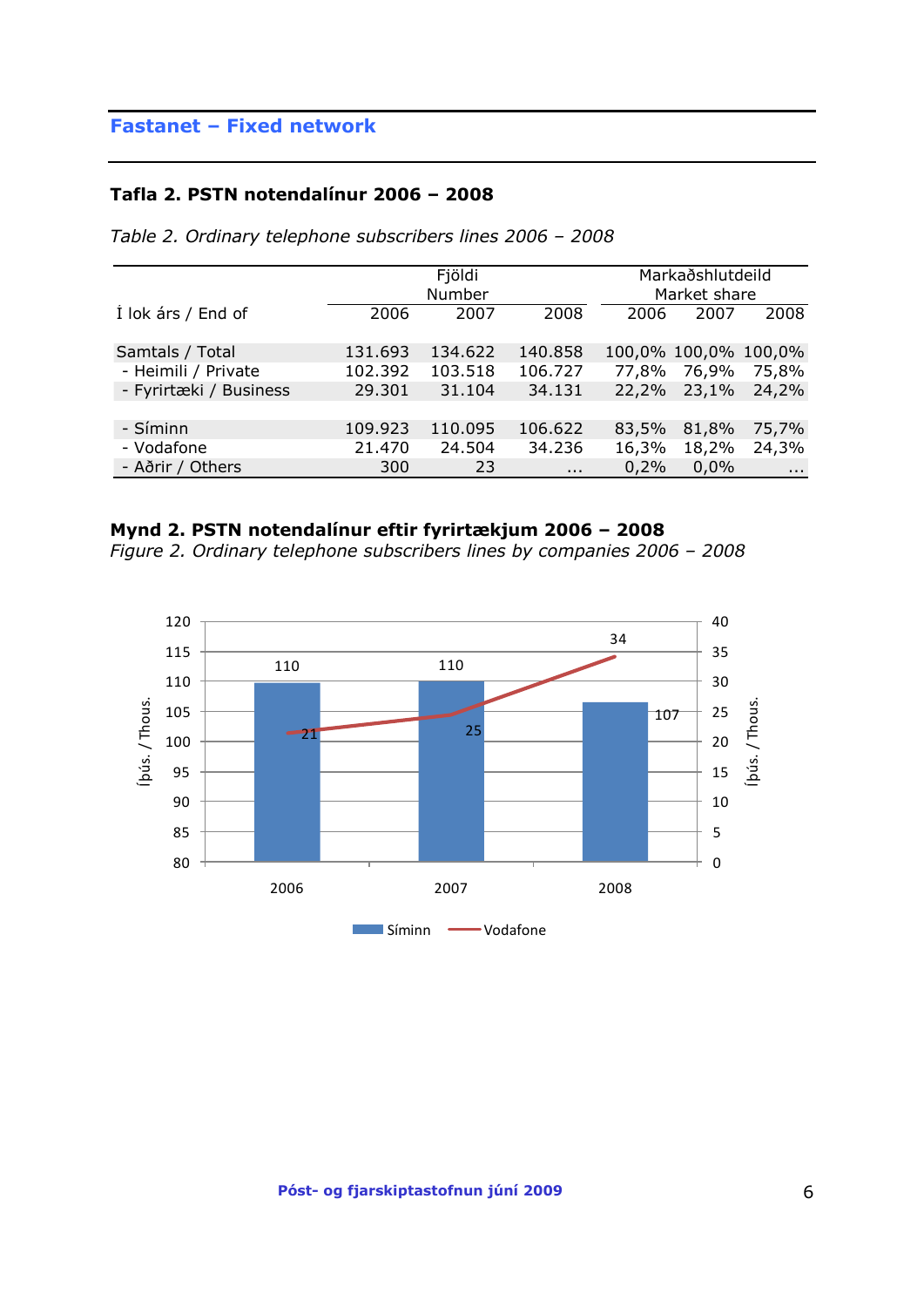#### **Tafla 3. ISDN línur (2B) 2006 – 2008**

|                        |        | Fjöldi<br>Number | Markaðshlutdeild<br>Market share |       |                      |       |
|------------------------|--------|------------------|----------------------------------|-------|----------------------|-------|
| Í lok árs / End of     | 2006   | 2007             | 2008                             | 2006  | 2007                 | 2008  |
| Samtals / Total        | 14.296 | 12.113           | 11.267                           |       | 100,0% 100,0% 100,0% |       |
| - Heimili / Private    | 4.164  | 3.356            | 2.938                            | 29,1% | 27,7%                | 26,1% |
| - Fyrirtæki / Business | 10.132 | 8.757            | 8.329                            | 70,9% | 72,3%                | 73,9% |
| - Síminn               | 13.293 | 11.062           | 10.350                           | 93,0% | 91,3%                | 91,9% |
| - Vodafone             | 1.003  | 1.051            | 917                              | 7,0%  | 8,7%                 | 8,1%  |

*Table 3. ISDN subscribers lines (2B) 2006 – 2008*

## **Mynd 3. Markaðshlutdeild skipt eftir heimilum og fyrirtækjum - 2008**

*Picture 3. Market share by private and business - 2008*

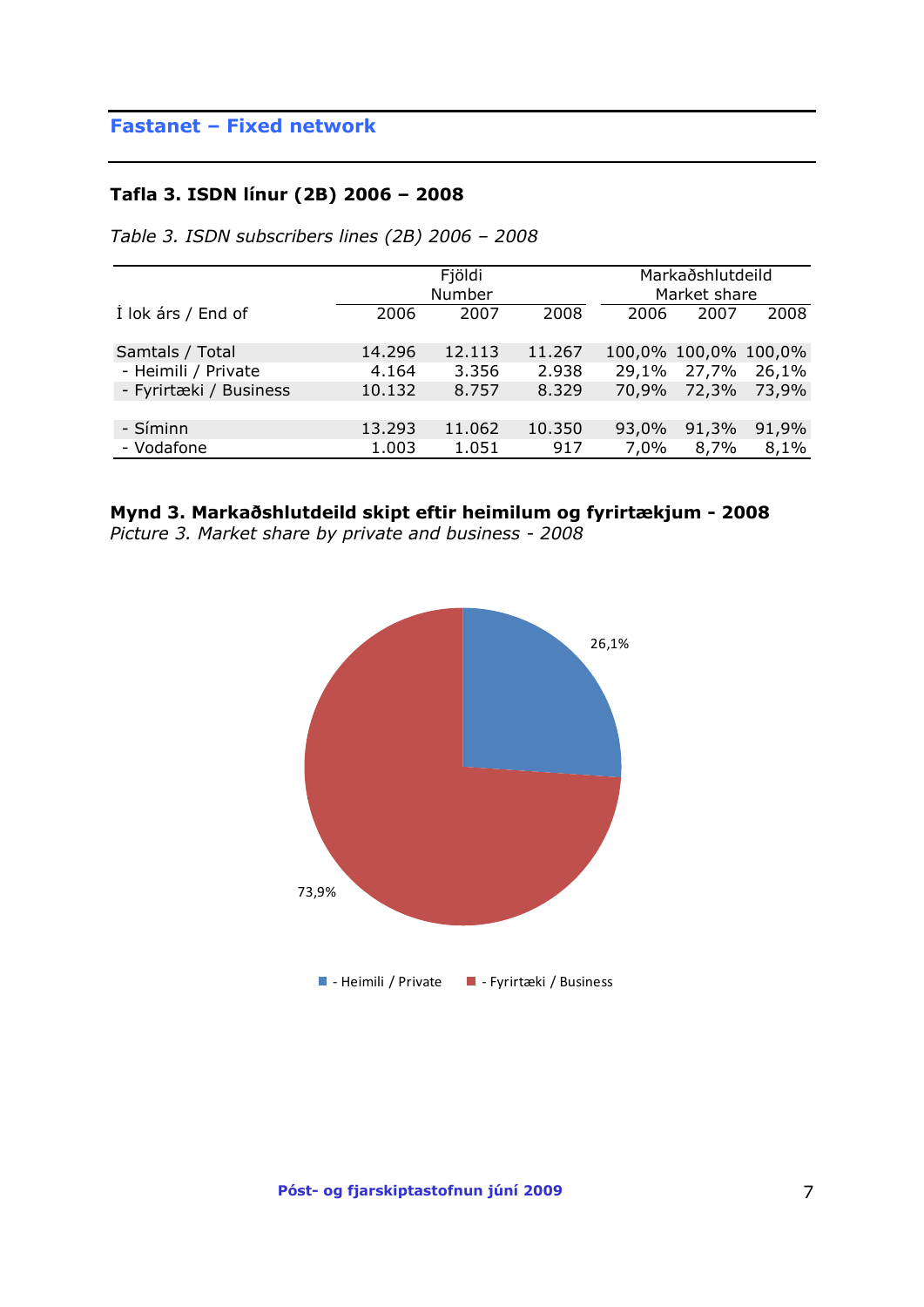#### **Tafla 4. Fjöldi mínútna á fastaneti 2006 – 2008**

*Table 4. Total traffic in the fixed network 2006 – 2008*

|                                                     |         | Fjöldi                  |         |
|-----------------------------------------------------|---------|-------------------------|---------|
|                                                     |         | Number                  |         |
| Í lok árs / End of                                  | 2006    | 2007                    | 2008    |
| (1.000 mínútur / minutes)                           |         |                         |         |
| Samtals / Total                                     |         | 859.522 755.655 745.073 |         |
| - Símtöl innanlands / National calls                |         | 574.936 519.543         | 531.594 |
| - Símtöl til útlanda / Outgoing international calls | 49.378  | 43.339                  | 35.585  |
| - Símtöl til farsímaneta / Calls to mobile networks | 140.726 | 143.449                 | 148.537 |
| - Símtöl á internetið / Calls to internet           | 94.483  | 49.324                  | 29.357  |

#### **Mynd 4. Fjöldi mínútna á fastaneti, 2006 - 2008**

*Picture 4. Total traffic in the fixed network, 2006 – 2008*

600.000 800.000 1.000.000



Símtöl innanlands / National calls

- Símtöl til útlanda / Outgoing international calls

**-** Símtöl til farsímaneta / Calls to mobile networks

- Símtöl á internetið / Calls to internet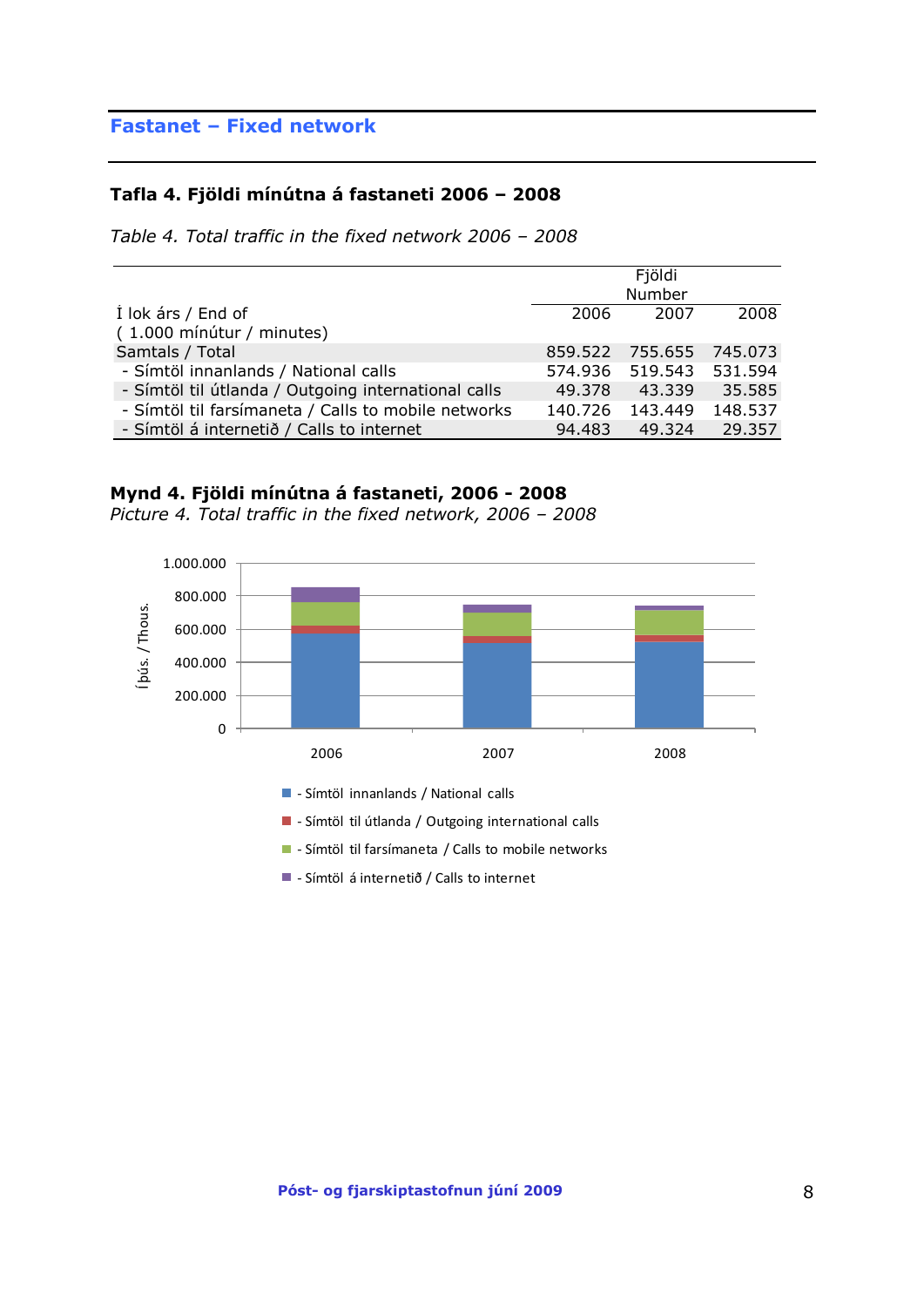#### **Tafla 5. Símtöl innanlands 2006 – 2008**

*Table 5. National calls 2006 – 2008*

|                           |         | Fjöldi   |          |        | Markaðshlutdeild |            |
|---------------------------|---------|----------|----------|--------|------------------|------------|
|                           |         | Number   |          |        | Market share     |            |
| Í lok árs / End of        | 2006    | 2007     | 2008     | 2006   | 2007             | 2008       |
| (1.000 mínútur / minutes) |         |          |          |        |                  |            |
| Samtals / Total           | 574.936 | 519.543  | 531.594  | 100,0% | 100,0%           | 100,0%     |
| - Heimili / Private       | 380.590 | 352.371  | 363.398  | 66,2%  | 67,8%            | 68,4%      |
| - Fyrirtæki / Business    | 194.345 | 167.172  | 168.196  | 33,8%  | 32,2%            | 31,6%      |
|                           |         |          |          |        |                  |            |
| - Síminn                  | 439.893 | 392.869  | 369.679  | 76,5%  | 75,6%            | 69,5%      |
| - Vodafone                | 128.234 | 109.855  | 139.421  | 22,3%  | 21,1%            | 26,2%      |
| - Tal                     | 6653    | 16.819   | 22.495   | 1,2%   | 3,2%             | 4,2%       |
| - Aðrir / Others          | 156     | $\cdots$ | $\cdots$ | 0,0%   | $\sim$ $\sim$    | $\sim 100$ |

#### **Mynd 5. Markaðshlutdeild skipt eftir fyrirtækjum, 2006 - 2008**



*Picture 5. Market share by companies, 2006 - 2008*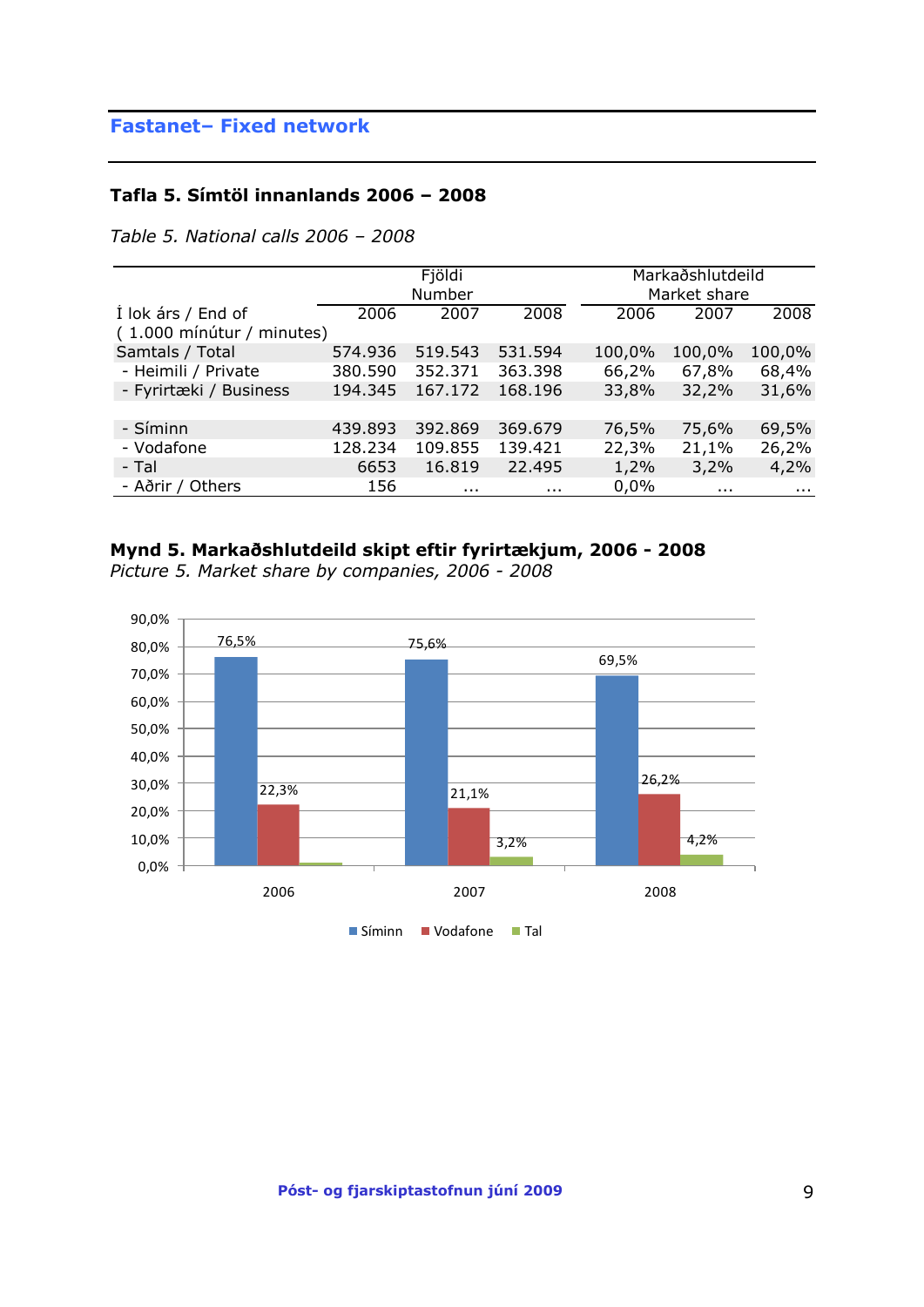### **Tafla 6. Símtöl til útlanda<sup>1</sup> 2006 – 2008**

|                           |          | Fjöldi<br>Number |          |          | Markaðshlutdeild<br>Market share |                      |
|---------------------------|----------|------------------|----------|----------|----------------------------------|----------------------|
|                           |          |                  |          |          |                                  |                      |
| Í lok árs / End of        | 2006     | 2007             | 2008     | 2006     | 2007                             | 2008                 |
| (1.000 mínútur / minutes) |          |                  |          |          |                                  |                      |
| Samtals / Total           | 49.378   | 43.339           | 35.585   | 100,0%   | 100,0%                           | 100,0%               |
| - Heimili / Private       | 38.427   | 33.542           | 26,827   | 77,8%    | 77,4%                            | 75,4%                |
| - Fyrirtæki / Business    | 10.951   | 9.796            | 8.758    | 22,2%    | 22,6%                            | 24,6%                |
|                           |          |                  |          |          |                                  |                      |
| - Síminn                  | 20.752   | 18.170           | 15.911   | 42,0%    | 41,9%                            | 44,7%                |
| - Vodafone                | 7.680    | 6.398            | 6.794    | 15,6%    | 14,8%                            | 19,1%                |
| - Atlassími               | 11.294   | $\cdots$         | $\cdots$ | 22,9%    | $\cdots$                         | $\sim$ $\sim$ $\sim$ |
| - Heimsfrelsi             | 9.239    | 4.781            | $\cdots$ | 18,7%    | 11,0%                            | $\cdots$             |
| - Tal                     | 414      | 13.990           | 12.714   | 0,8%     | 32,3%                            | 35,7%                |
| - Aðrir                   | $\cdots$ | $\cdots$         | 165      | $\cdots$ | $\cdots$                         | 0,5%                 |

*Table 6. Outgoing international calls 2006 – 2008*

### **Mynd 6. Markaðshlutdeild skipt eftir fyrirtækjum - 2008**

*Picture 6. Market share by companies -2008*



 $^{\rm 1}$  Innifalið í fjölda mínútna til útlanda hjá Tal eru símtöl úr AtlasFrelsi. Minutes from AtlasFrelsi are included in Tal international calls.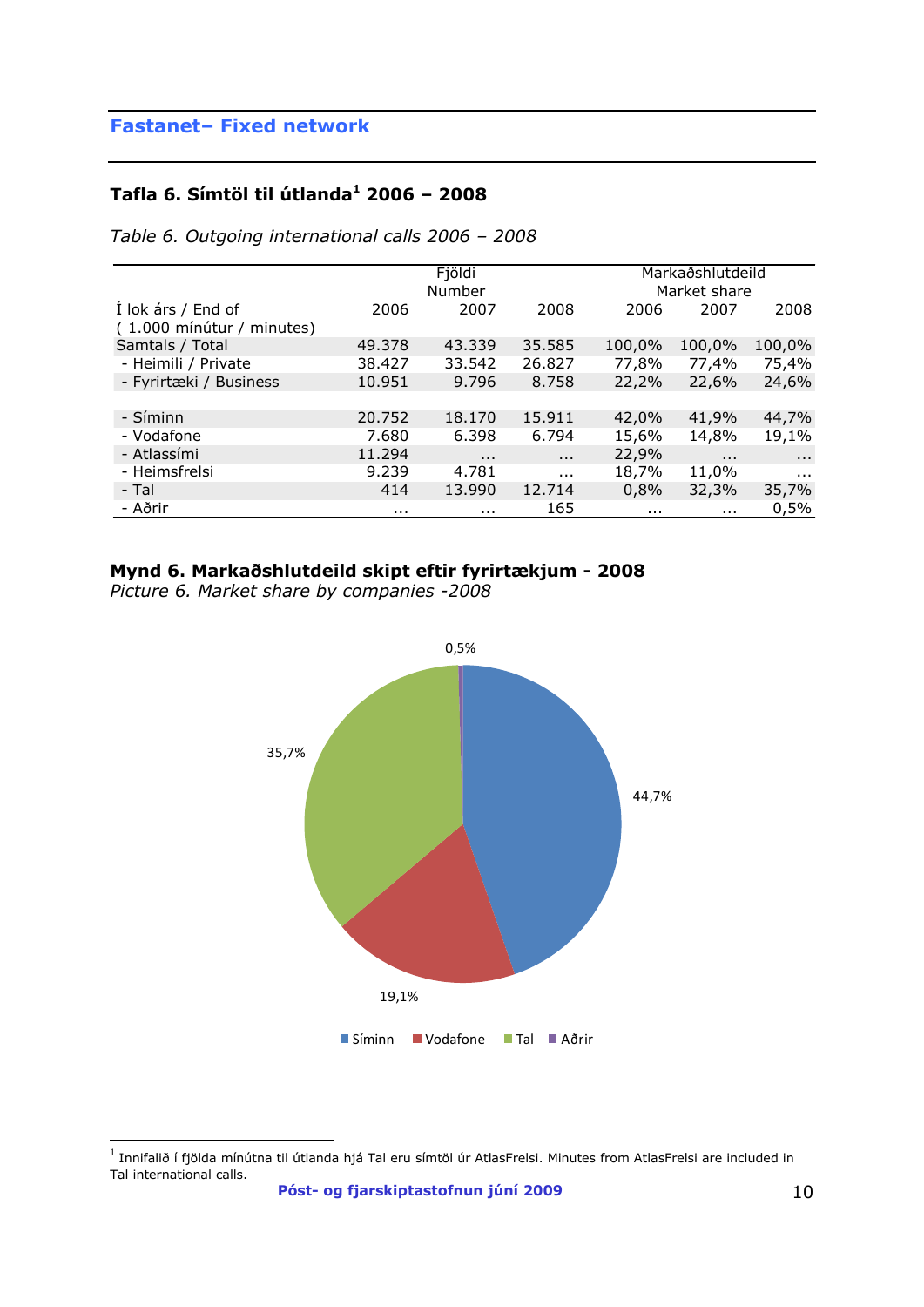#### **Tafla 7. Símtöl til farsímaneta 2006 – 2008**

|  |  |  | Table 7. Calls to mobile networks 2006 - 2008 |  |  |
|--|--|--|-----------------------------------------------|--|--|
|--|--|--|-----------------------------------------------|--|--|

|                           |         | Fjöldi   |          |       | Markaðshlutdeild |              |
|---------------------------|---------|----------|----------|-------|------------------|--------------|
|                           |         | Number   |          |       | Market share     |              |
| Í lok árs / End of        | 2006    | 2007     | 2008     | 2006  | 2007             | 2008         |
| (1.000 mínútur / minutes) |         |          |          |       |                  |              |
| Samtals / Total           | 140.726 | 143.449  | 148.537  |       | 100,0% 100,0%    | 100,0%       |
| - Heimili / Private       | 68.608  | 64.517   | 67.701   | 48,8% | 45,0%            | 45,6%        |
| - Fyrirtæki / Business    | 72.117  | 78.932   | 80.836   | 51,2% | 55,0%            | 54,4%        |
|                           |         |          |          |       |                  |              |
| - Síminn                  | 95.097  | 100.694  | 96.127   | 67,6% | 70,2%            | 64,7%        |
| - Vodafone                | 44.522  | 39.392   | 46.267   | 31,6% | 27,5%            | 31,1%        |
| - Tal                     | 1.106   | 3.364    | 6.143    | 0,8%  | 2,3%             | 4,1%         |
| - Aðrir / Others          |         | $\cdots$ | $\cdots$ | 0,0%  | $\sim 100$       | $\mathbf{r}$ |

### **Mynd 7. Markaðshlutdeild skipt eftir fyrirtækjum 2006 - 2008**

*Picture 7. Market share by companies 2006 -2008*

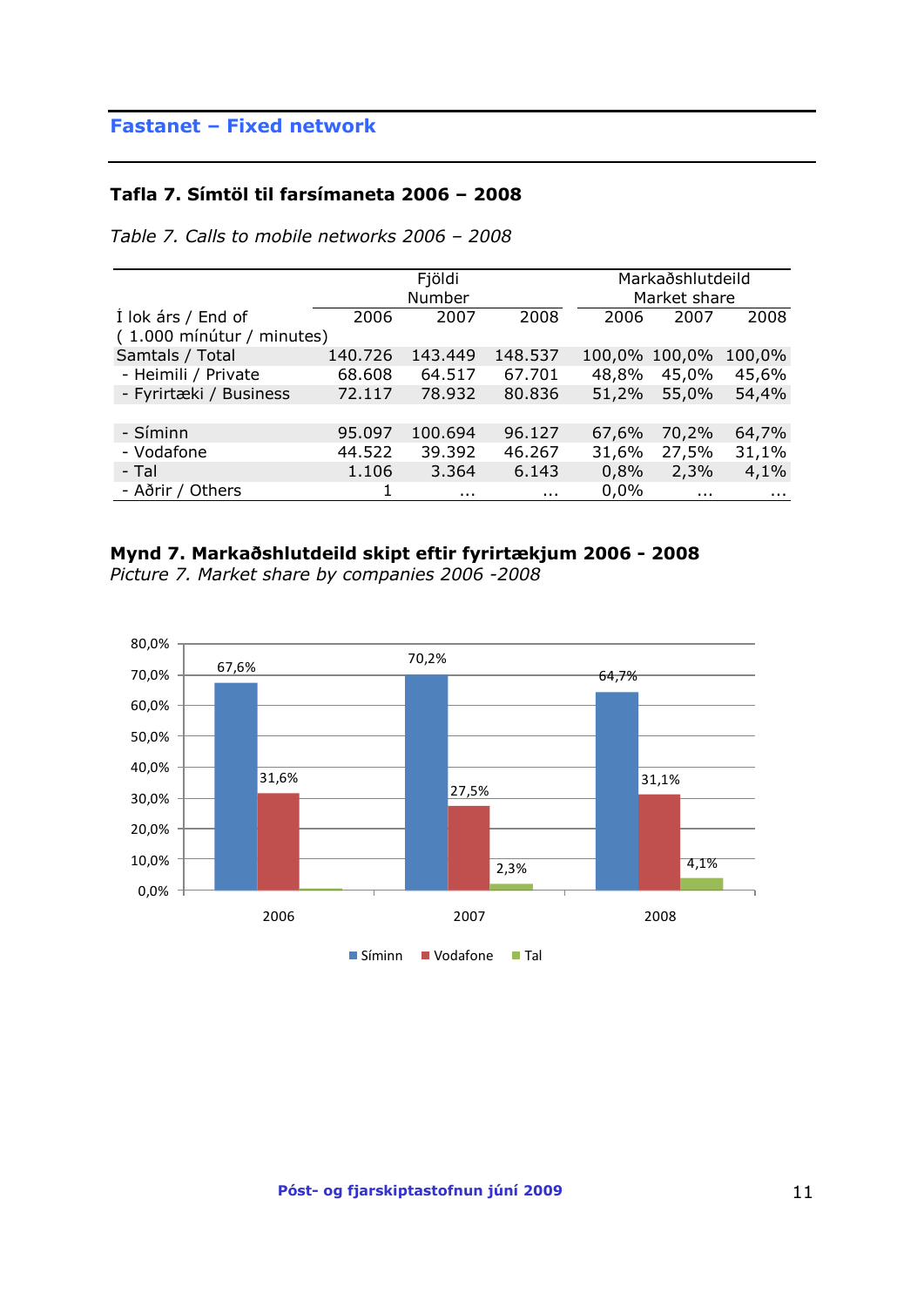### <span id="page-11-0"></span>**Tafla 8<sup>2</sup> . Helstu stærðir á farsímaneti 2006 – 2008**

*Table 8. Main indicators in mobile networks 2006 – 2008*

| 2006    | 2007    | 2008    |
|---------|---------|---------|
| 284.095 | 310.244 | 324.631 |
| 161.102 | 175.087 | 183.390 |
| 122.993 | 135.157 | 141.241 |
|         |         |         |
| 17,827  | 15.854  | 12.291  |
|         |         |         |
| 440.041 | 510,288 | 677.970 |
| 10.381  | 13.641  | 6.769   |
|         |         |         |
| 254.311 | 396.737 | 352.836 |
| .       | 2.440   | 1.706   |
|         |         |         |
| 123.285 | 135.474 | 143.216 |
| 745     | 1.435   | 941     |
|         |         |         |

### **Mynd 8. Hlutfallsleg skipting farsímanotenda - 2008**

*Picture 8. Comparatively division of mobile users - 2008*



 2 Leiðrétt tafla frá útgáfu 1. Revised table from version 1.

**Póst- og fjarskiptastofnun júní 2009** 12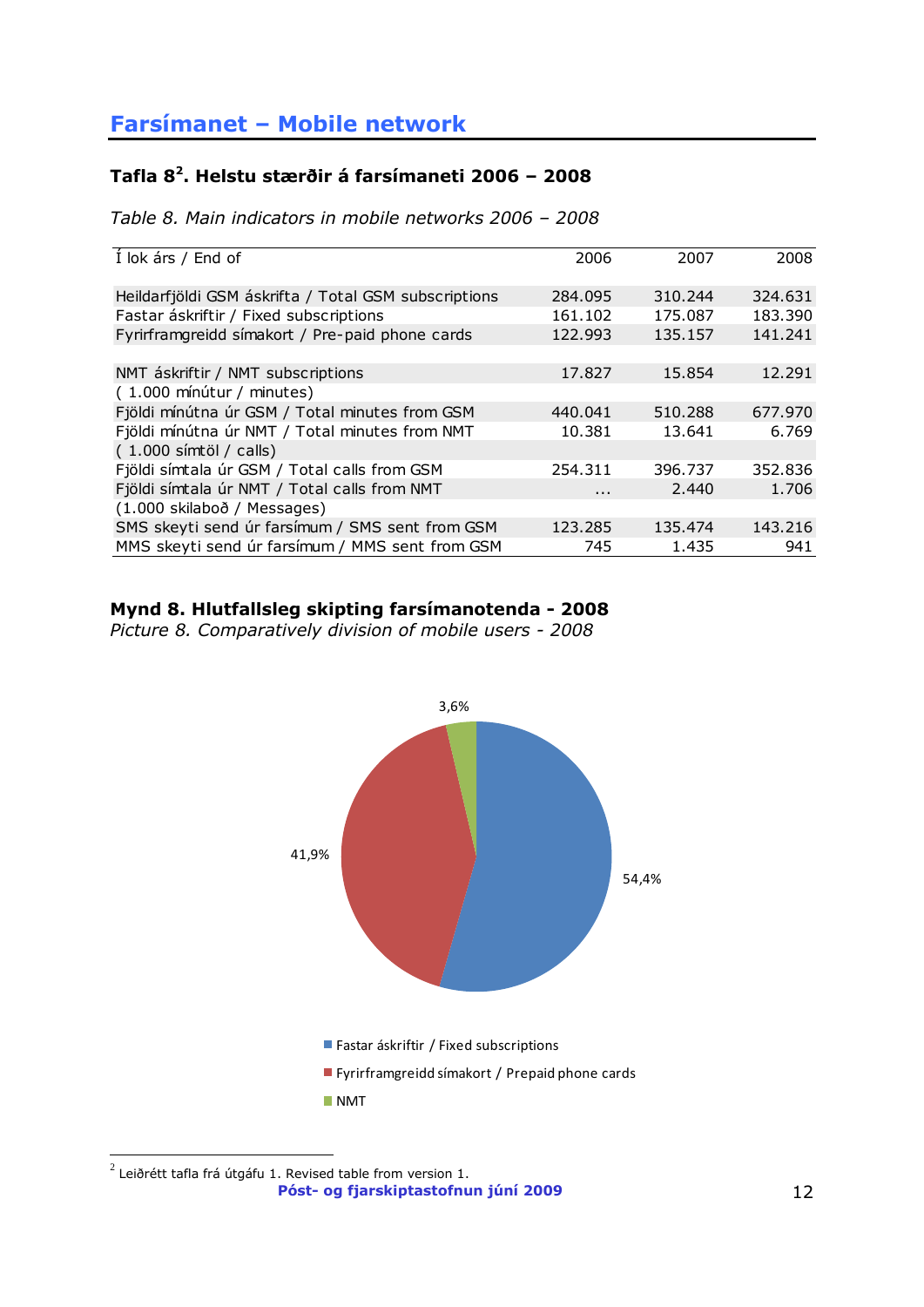## **Tafla 9. Fjöldi viðskiptavina<sup>3</sup> – GSM/UMTS, 2006 – 2008**

|                    |          | Fjöldi viðskiptavina - GSM/UMTS |          |          | Markaðshlutdeild |            |
|--------------------|----------|---------------------------------|----------|----------|------------------|------------|
|                    |          | Total subscribers GSM/UMTS      |          |          | Market share     |            |
| Í lok árs / End of | 2006     | 2007                            | 2008     | 2006     | 2007             | 2008       |
| Samtals / Total    | 284.095  | 310.244                         | 324.631  | 100,0%   | 100,0%           | 100,0%     |
| - Síminn           | 170.864  | 185,782                         | 167.492  | 60,1%    | 59,9%            | 51,6%      |
| - Vodafone         | 108.641  | 118.984                         | 113.148  | 38,2%    | 38,4%            | 34,9%      |
| - Nova             | $\cdots$ | 1.271                           | 26.583   | $\cdots$ | 0,4%             | 8,2%       |
| - Tal              | 4.584    | 4.201                           | 17.408   | 1,6%     | 1,4%             | 5,4%       |
| - Aðrir / Others   | 6        | 6                               | $\cdots$ | 0,0%     | 0,0%             | $\sim 100$ |

*Table 9. Total subscribers – GSM/UMTS, 2006 – 2008*

### **Mynd 9. Markaðshlutdeild skipt eftir fyrirtækjum - 2008**

*Picture 9. Market share by companies -2008*



**Póst- og fjarskiptastofnun júní 2009** 13  $^3$  Leiðrétt tafla frá útgáfu 1. Revised table from version 1.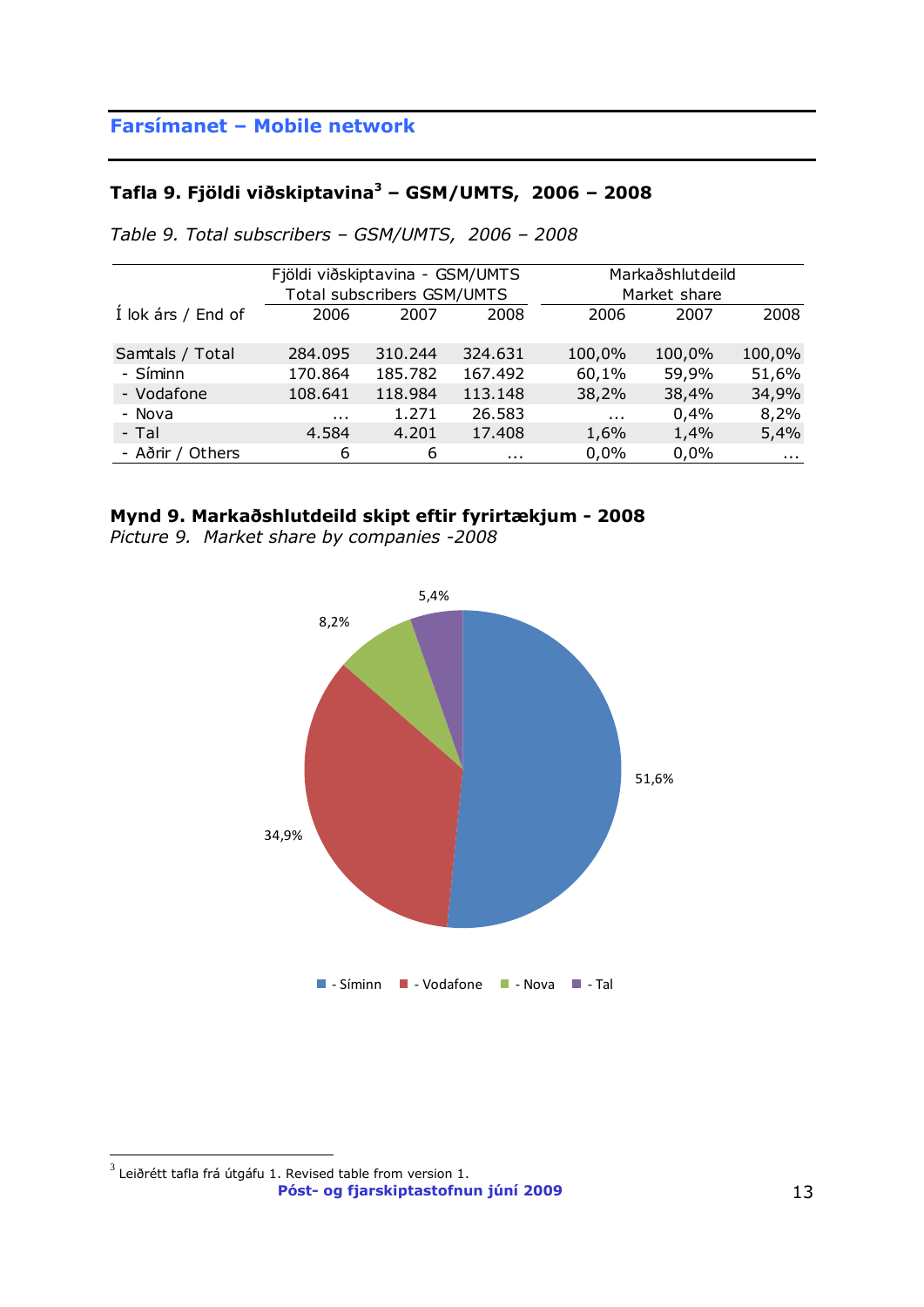### **Tafla 10. Fastar áskriftir<sup>4</sup> – GSM/UMTS, 2006 – 2008**

|                    |          | Fastar áskriftir - GSM/UMTS |         |          | Markaðshlutdeild |        |
|--------------------|----------|-----------------------------|---------|----------|------------------|--------|
|                    |          | Fixed subscriptions         |         |          | Market share     |        |
| Í lok árs / End of | 2006     | 2007                        | 2008    | 2006     | 2007             | 2008   |
|                    |          |                             |         |          |                  |        |
| Samtals / Total    | 161.102  | 175.087                     | 183.390 | 100,0%   | 100,0%           | 100,0% |
| - Síminn           | 97.374   | 105.082                     | 99.091  | 60,4%    | 60,0%            | 54,0%  |
| - Vodafone         | 63.728   | 69.513                      | 68.121  | 39,6%    | 39,7%            | 37,1%  |
| - Nova             | $\cdots$ | 492                         | 8.868   | $\cdots$ | 0,3%             | 4,8%   |
| - Tal              | $\cdots$ | $\sim$ $\sim$               | 7.310   | $\cdots$ | $\cdots$         | 4,0%   |

*Table 10. Fixed subscriptions – GSM/UMTS, 2006 – 2008*

#### **Mynd 10. Markaðshlutdeild skipt eftir fyrirtækjum - 2008**

*Picture 10. Market share by companies – 2008*



**Póst- og fjarskiptastofnun júní 2009** 14  $^4$  Leiðrétt tafla frá útgáfu 1. Revised table from version 1.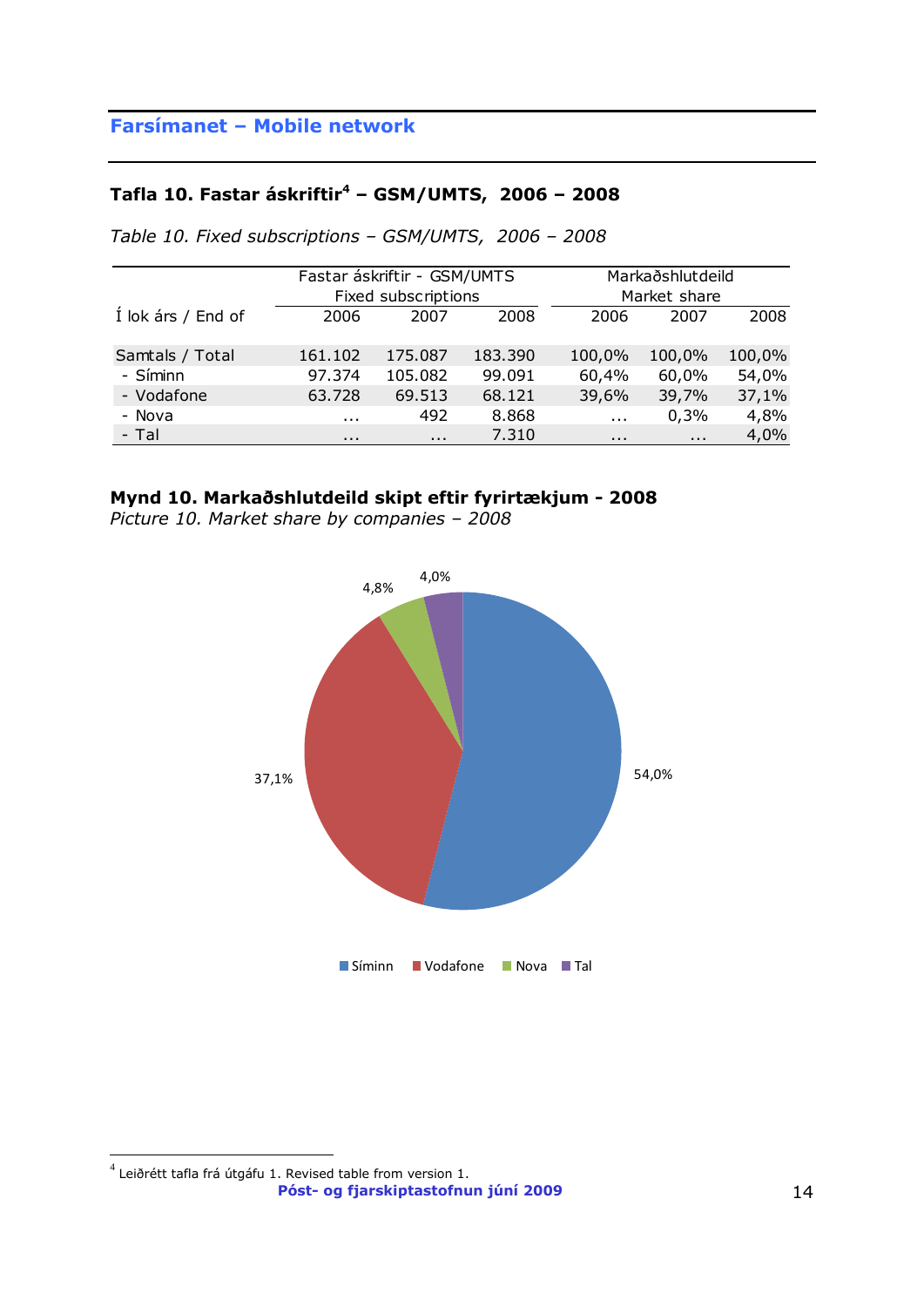### **Tafla 11. Fyrirframgreidd símakort***<sup>5</sup>* **– GSM/UMTS, 2006 – 2008**

|                    | Fyrirframgreidd símakort |                      |          |              | Markaðshlutdeild     |            |  |
|--------------------|--------------------------|----------------------|----------|--------------|----------------------|------------|--|
|                    |                          | Pre-paid phone cards |          |              | Market share         |            |  |
| Í lok árs / End of | 2006                     | 2007                 | 2008     | 2006         | 2007                 | 2008       |  |
|                    |                          |                      |          |              |                      |            |  |
| Samtals / Total    | 122.993                  | 135.157              | 141.241  |              | 100,0% 100,0% 100,0% |            |  |
| - Síminn           | 73.490                   | 80.700               | 68.401   | 59,8%        | 59,7%                | 48,4%      |  |
| - Vodafone         | 44.913                   | 49.471               | 45.027   | 36,5%        | 36,6%                | 31,9%      |  |
| - Nova             | $\cdots$                 | 779                  | 17.715   | $\mathbf{r}$ | 0,6%                 | 12,5%      |  |
| - Tal              | 4.201<br>10.098<br>4.584 |                      |          | 3,7%         | 3,1%                 | 7,1%       |  |
| - Aðrir / Others   | 6                        | 6                    | $\cdots$ | 0,0%         | 0,0%                 | $\sim 100$ |  |

*Table 11. Pre-paid phone cards – GSM/UMTS, 2006 – 2008*

#### **Mynd 11. Markaðshlutdeild skipt eftir fyrirtækjum - 2008**

*Picture 11. Market share by companies – 2008* 



**Póst- og fjarskiptastofnun júní 2009** 15  $^5$  Fjöldi fyrirframgreiddra símakorta sem voru virk síðustu 3 mánuði. Pre-paid phone cards active last 3 months.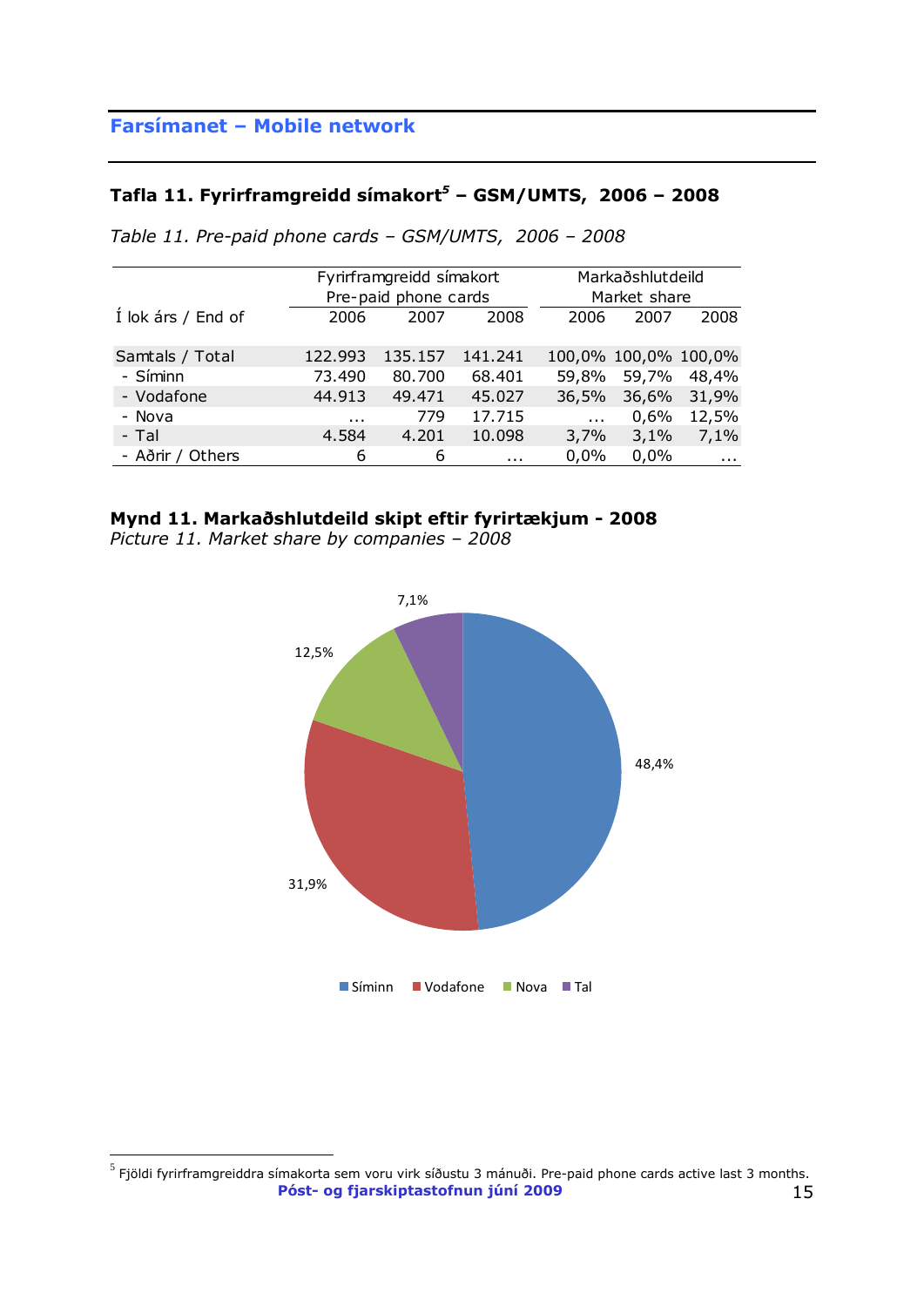#### **Tafla 12. Fjöldi virkra símakorta á 3G<sup>6</sup> farsímaneti, 2006 - 2008**

*Table 12. Number of active phone cards on 3G mobile network, 2006 - 2008*

|                                          | Fjöldi virkra 3G korta<br>Number of active 3G phone cards |       |         |                      | Markaðshlutdeild<br>Market share |            |  |
|------------------------------------------|-----------------------------------------------------------|-------|---------|----------------------|----------------------------------|------------|--|
| Í lok árs / End of                       | 2006                                                      | 2007  | 2008    | 2006                 | 2007                             | 2008       |  |
| Samtals / Total                          | 284.095 310.244                                           |       | 324.631 | 100,0% 100,0% 100,0% |                                  |            |  |
| - Fjöldi virkra 2G korta 284.095 303.623 |                                                           |       | 278.424 | 100,0% 97,9%         |                                  | 85,8%      |  |
| - Fjöldi virkra 3G korta                 |                                                           | 6.621 | 46.207  | $\mathbf{r}$         |                                  | 2,1% 14,2% |  |

#### **Mynd 12. Markaðshlutdeild skipt eftir tegund, 2006 - 2008**



*Picture 12. Market share by type, 2006 - 2008* 

**Póst- og fjarskiptastofnun júní 2009** 16  $^6$  Fjöldi símkorta sem voru virk á 3G farsímaneti síðustu 3 mánuði. Number of active phone cards last 3 months on 3G mobile network. Leiðrétt tafla frá útgáfu 1. Revised table from version 1.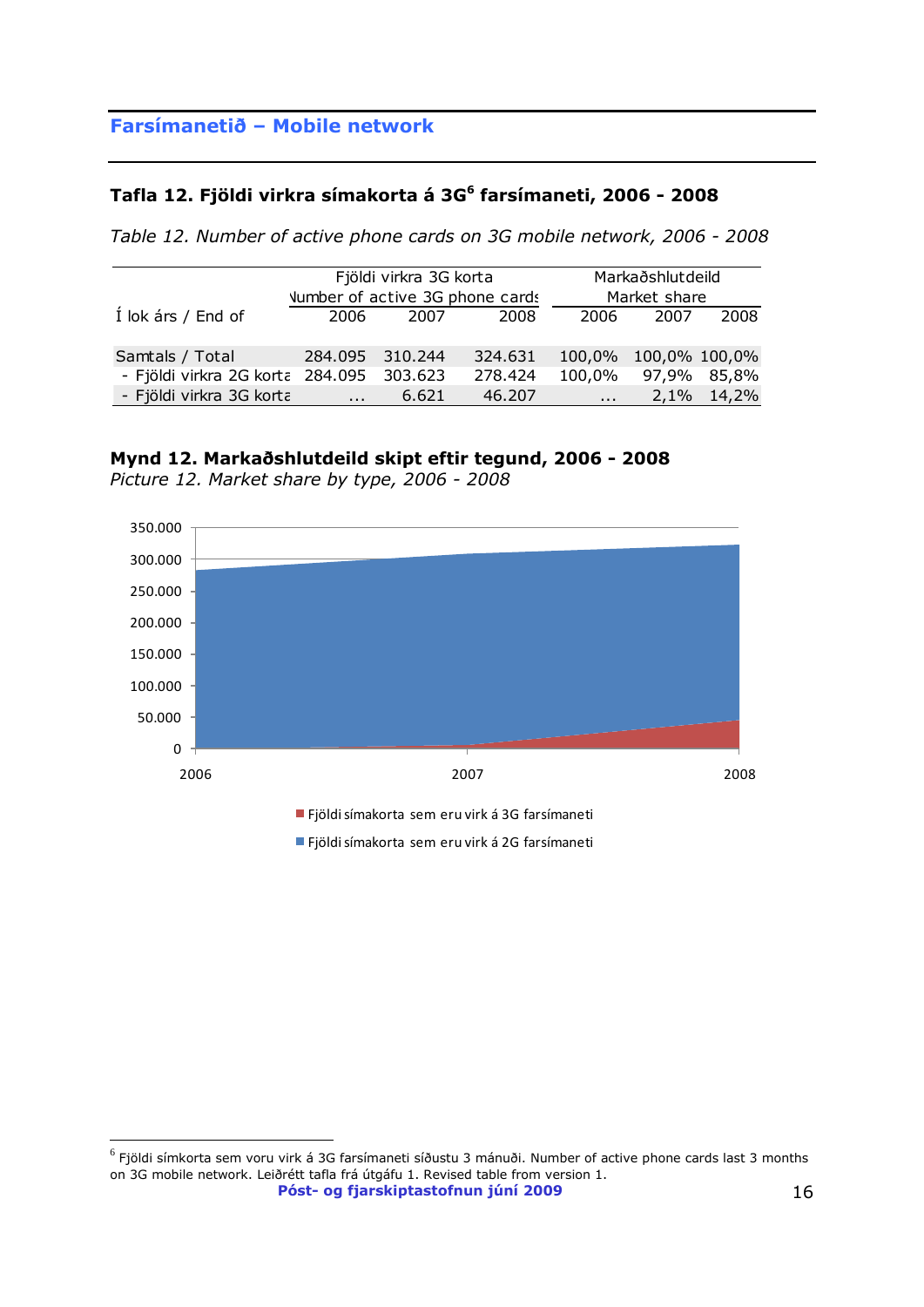### **Tafla 13. Fjöldi mínútna<sup>7</sup> úr GSM/UMTS farsíma, 2006 – 2008**

*Table 13. Total minutes from GSM/UMTS mobile phones, 2006 – 2008*

|                                                     |         | Fjöldi         |         |
|-----------------------------------------------------|---------|----------------|---------|
|                                                     |         | <b>Numbers</b> |         |
| Í lok árs / End of                                  | 2006    | 2007           | 2008    |
| (1.000 mínútur / minutes)                           |         |                |         |
| Samtals / Total                                     | 440.041 | 510.288        | 677.880 |
| - Símtöl í fastanet / Calls to fixed network        | 104.792 | 103.555        | 118.652 |
| - Símtöl til farsímaneta / Calls to mobile networks | 321.081 | 392.878        | 533.199 |
| - Símtöl til útlanda / Outgoing international calls | 14.167  | 13.854         | 26.030  |

#### **Mynd 13. Fjöldi mínútna úr GSM/UMTS farsíma – 2006 - 2008**

*Picture 13. Total minutes from GSM/UMTS mobile phone – 2006 - 2008* 



- Símtöl til útlanda / Outgoing international calls

 $^7$  Fjöldi mínútna fyrir árið 2008 eru ekki að öllu leyti samanburðarhæfar milli ára. Numbers for the year 2008 are not fully comparable between the years.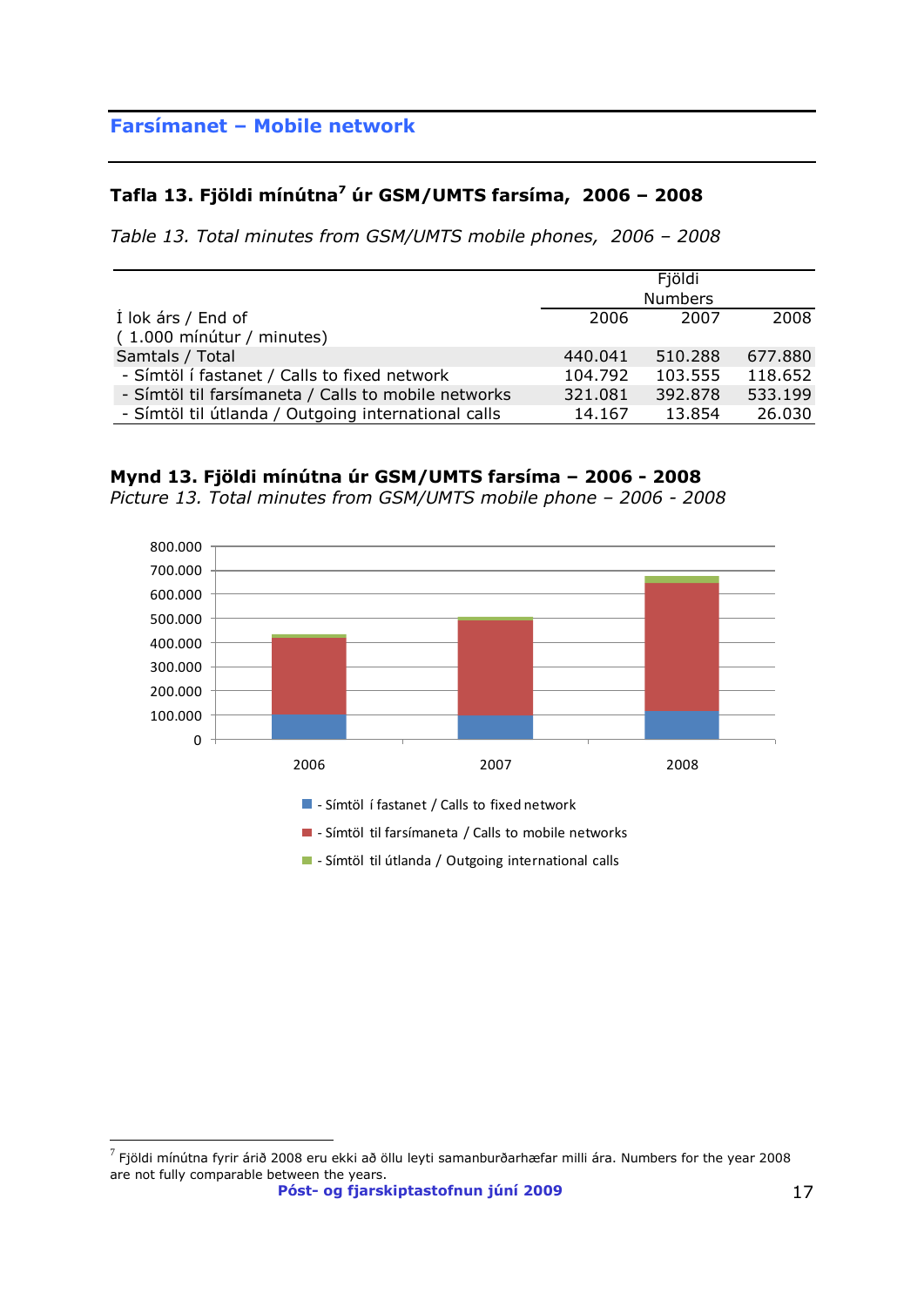## **Tafla 14. Fjöldi mínútna<sup>8</sup> úr GSM/UMTS farsíma, 2006 – 2008**

*Table 14. Total minutes from GSM/UMTS mobile phones, 2006 – 2008*

|                                                 |                      | Fjöldi<br><b>Numbers</b> |         | Markaðshlutdeild<br>Market share |        |        |
|-------------------------------------------------|----------------------|--------------------------|---------|----------------------------------|--------|--------|
| Í lok árs / End of<br>(1.000 mínútur / minutes) | 2006                 | 2007                     | 2008    | 2006                             | 2007   | 2008   |
| Samtals / Total                                 | 440.041              | 510.288                  | 677.880 | 100,0%                           | 100,0% | 100,0% |
| - Síminn                                        | 258.985              | 283.711                  | 374.229 | 58,9%                            | 55,6%  | 55,2%  |
| - Vodafone                                      | 178.273              | 215.108                  | 243.318 | 40,5%                            | 42,2%  | 35,9%  |
| - Nova                                          | $\sim$ $\sim$ $\sim$ | 123                      | 40.542  | $\sim 100$                       | 0,0%   | 6,0%   |
| - Tal                                           | 2.783                | 11.346                   | 19.790  | 0,6%                             | 2,2%   | 2,9%   |

#### **Mynd 14. Markaðshlutdeild skipt eftir fyrirtækjum - 2008**

*Picture 14. Market share by companies – 2008* 



**Póst- og fjarskiptastofnun júní 2009** 18  $^8$  Fjöldi mínútna hjá Símanum fyrir árið 2008 eru ekki að öllu leyti samanburðarhæfar milli ára. Numbers from Síminn for the year 2008 are not fully comparable between the years.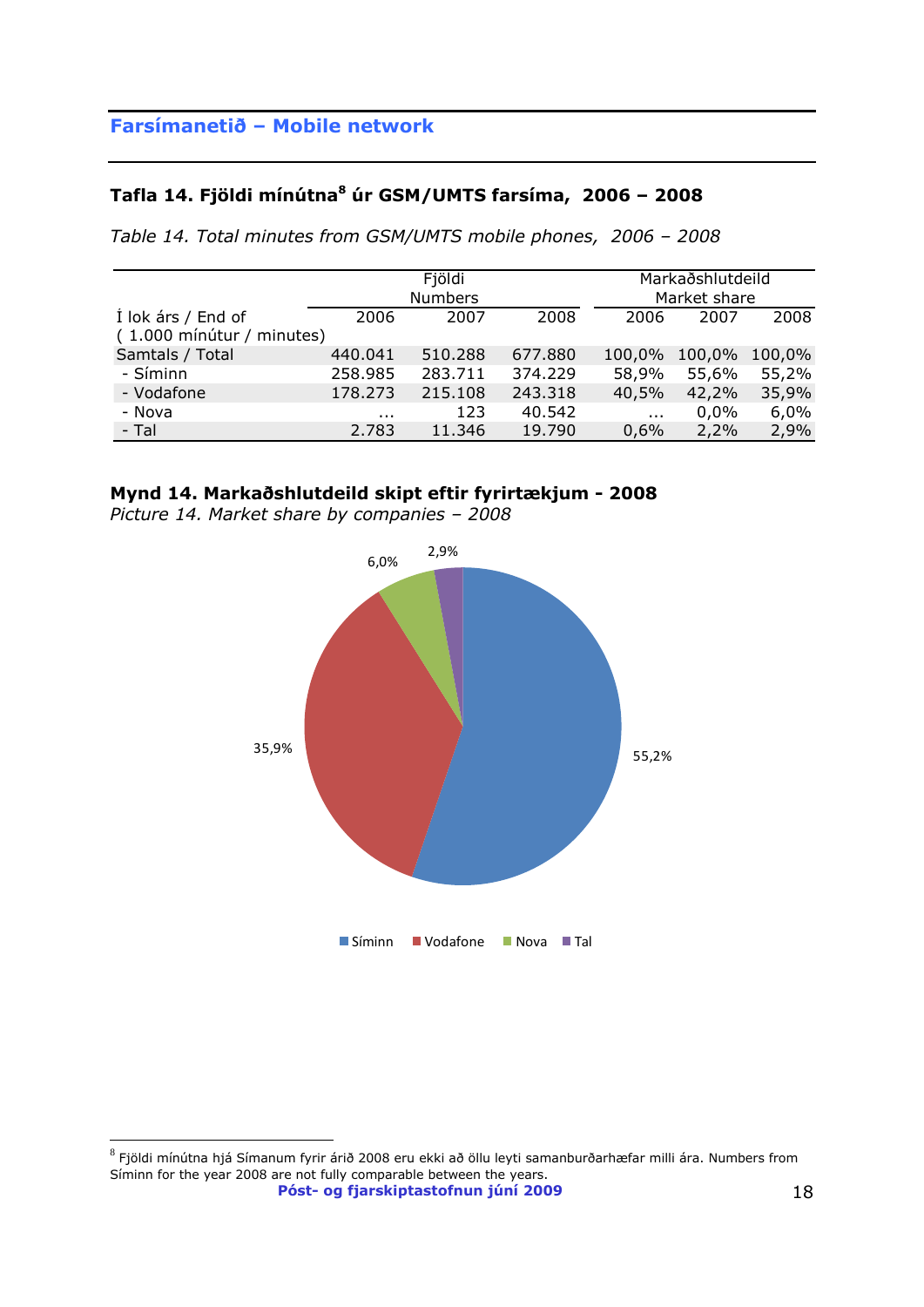### **Tafla 15. Fjöldi mínútna<sup>9</sup> úr GSM/UMTS farsímum til fastanets, 2006- 2008**

*Table 15. Total minutes from GSM/UMTS mobile to fixed network, 2006 – 2008*

|                                                 |          | Fjöldi<br><b>Numbers</b> |         |          | Markaðshlutdeild<br>Market share |        |
|-------------------------------------------------|----------|--------------------------|---------|----------|----------------------------------|--------|
| Í lok árs / End of<br>(1.000 mínútur / minutes) | 2006     | 2007                     | 2008    | 2006     | 2007                             | 2008   |
| Samtals / Total                                 | 104.792  | 103.506                  | 118.652 | 100,0%   | 100,0%                           | 100,0% |
| - Síminn                                        | 74.608   | 63.124                   | 71.245  | 71,2%    | 61,0%                            | 60,0%  |
| - Vodafone                                      | 29.843   | 39.172                   | 40.736  | 28,5%    | 37,8%                            | 34,3%  |
| - Nova                                          | $\cdots$ | 49                       | 3.947   | $\cdots$ | $0.0\%$                          | 3,3%   |
| - Tal                                           | 342      | 1.210                    | 2.723   | 0,3%     | 1,2%                             | 2,3%   |

#### **Mynd 15. Markaðshlutdeild skipt eftir fyrirtækjum - 2008**

*Picture 15. Market share by companies – 2008*



**Póst- og fjarskiptastofnun júní 2009** 19  $^9$  Fjöldi mínútna hjá Símanum fyrir árið 2008 eru ekki að öllu leyti samanburðarhæfar milli ára. Numbers from Síminn for the year 2008 are not fully comparable between the years.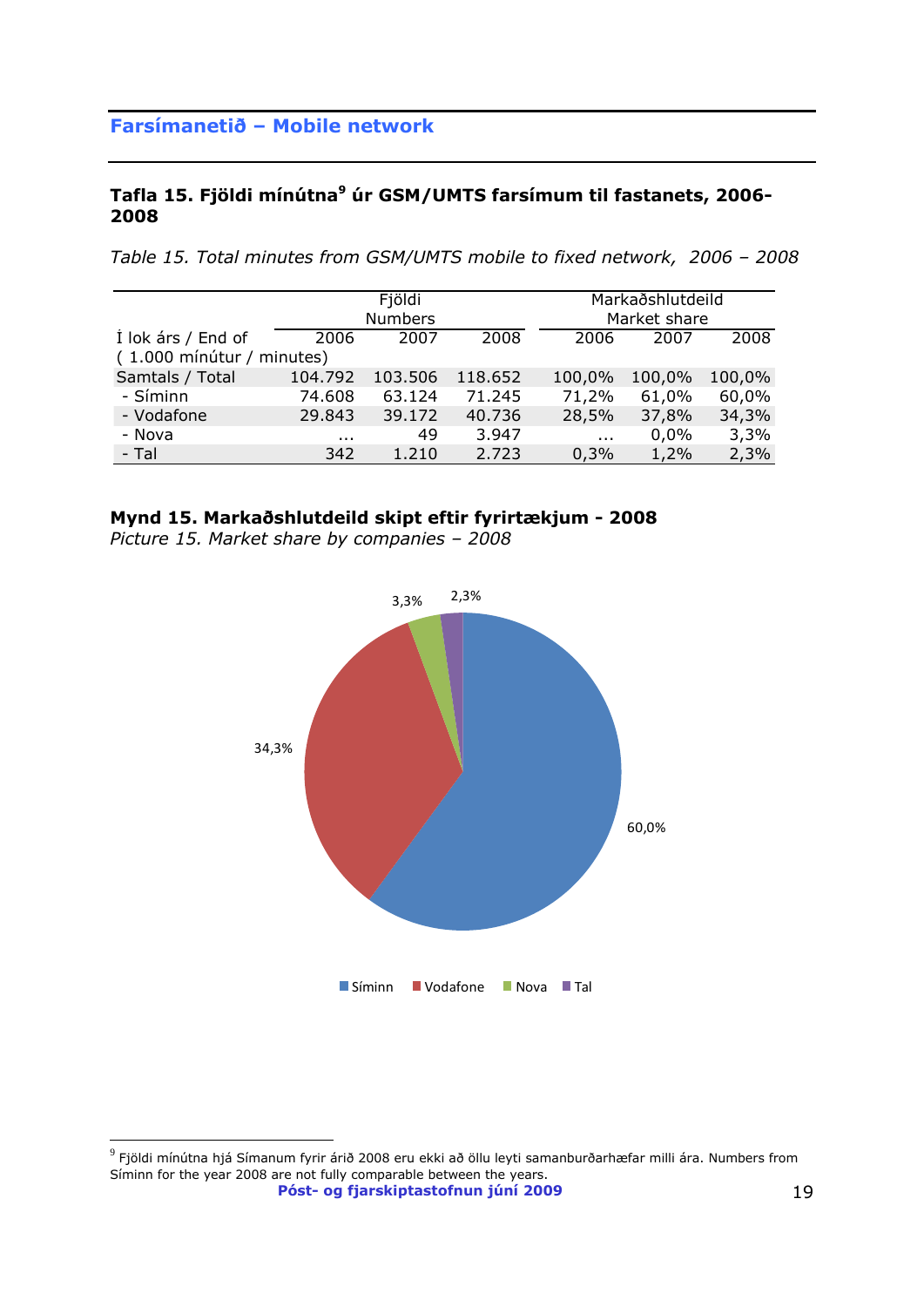## **Tafla 16. Fjöldi mínútna<sup>10</sup> úr farsímum í farsíma, 2006 – 2008**

|                           |          | Fjöldi         |         |          | Markaðshlutdeild |        |  |  |
|---------------------------|----------|----------------|---------|----------|------------------|--------|--|--|
|                           |          | <b>Numbers</b> |         |          | Market share     |        |  |  |
| Í lok árs / End of        | 2006     | 2007           | 2008    | 2006     | 2007             | 2008   |  |  |
| (1.000 mínútur / minutes) |          |                |         |          |                  |        |  |  |
| Samtals / Total           | 321.081  | 392.808        | 533.199 | 100,0%   | 100,0%           | 100,0% |  |  |
| - Síminn                  | 176.920  | 212,429        | 287.128 | 55,1%    | 54,1%            | 53,9%  |  |  |
| - Vodafone                | 141.758  | 170.384        | 193.512 | 44,2%    | 43,4%            | 36,3%  |  |  |
| - Nova                    | $\cdots$ | 70             | 35.788  | $\cdots$ | 0.0%             | 6,7%   |  |  |
| - Tal                     | 2.404    | 9.996          | 16.771  | 0,7%     | 2,5%             | 3,1%   |  |  |

*Table 16. Total minutes from mobile to mobile, 2006 – 2008*

#### **Mynd 16. Markaðshlutdeild skipt eftir fyrirtækjum - 2008**

*Picture 16. Market share by company – 2008*



**Póst- og fjarskiptastofnun júní 2009** 20  $^{10}$  Fjöldi mínútna hjá Símanum fyrir árið 2008 eru ekki að öllu leyti samanburðarhæfar milli ára. Numbers from Síminn for the year 2008 are not fully comparable between the years.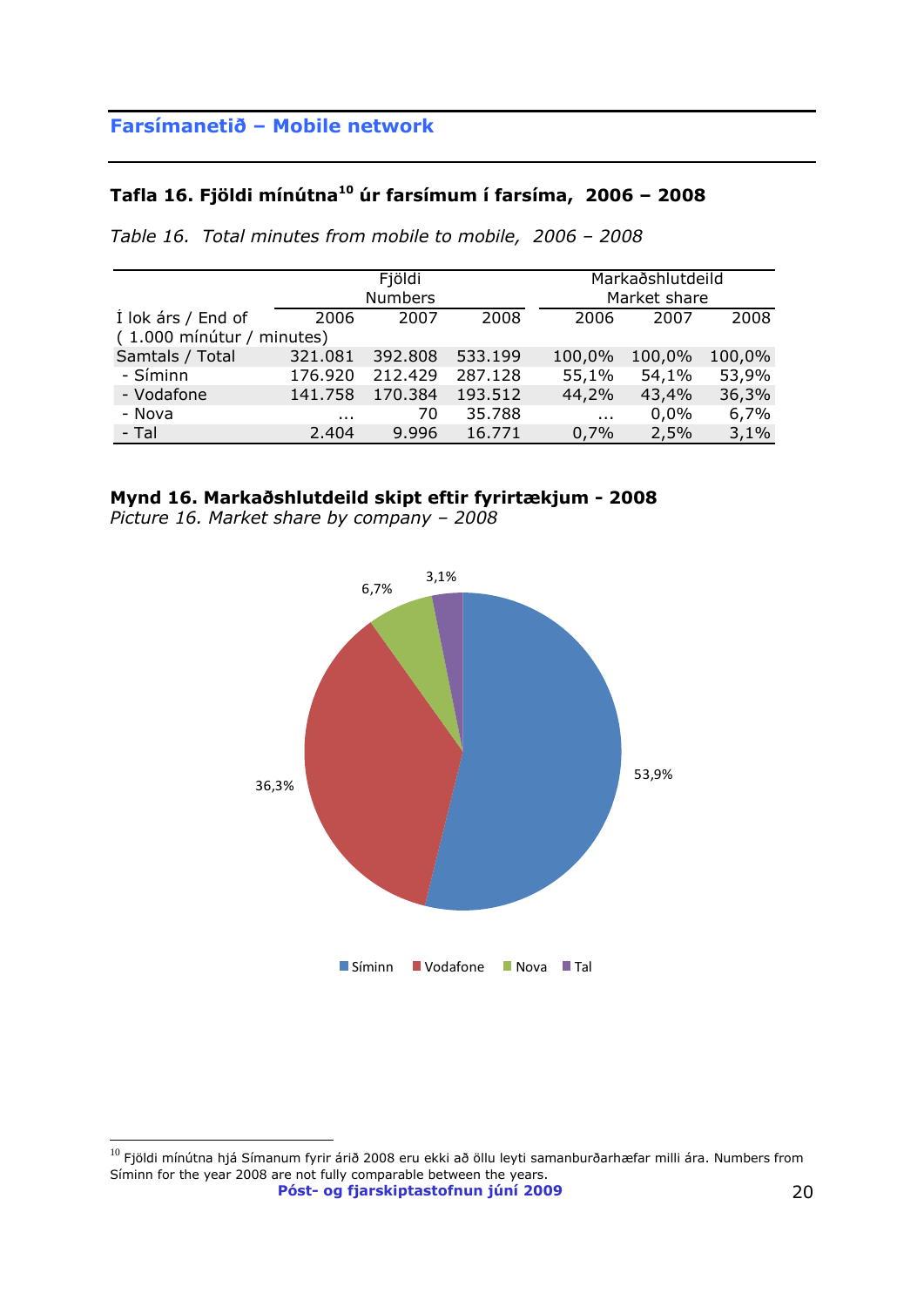#### **Tafla 17. Fjöldi mínútna<sup>11</sup> úr GSM/UMTS farsímum til útlanda, 2006– 2008**

*Table 17. Total GSM/UMTS mobile outgoing international calls, 2006 – 2008*

|                                                 |          | Fjöldi<br><b>Numbers</b> |        |          | Markaðshlutdeild<br>Market share |        |
|-------------------------------------------------|----------|--------------------------|--------|----------|----------------------------------|--------|
| I lok árs / End of<br>(1.000 mínútur / minutes) | 2006     | 2007                     | 2008   | 2006     | 2007                             | 2008   |
| Samtals / Total                                 | 14.167   | 13.854                   | 26.030 | 100,0%   | 100,0%                           | 100,0% |
| - Síminn                                        | 7.457    | 8.158                    | 15.856 | 52,6%    | 58,9%                            | 60,9%  |
| - Vodafone                                      | 6.672    | 5.552                    | 9.071  | 47,1%    | 40,1%                            | 34,8%  |
| - Nova                                          | $\cdots$ | 4                        | 807    | $\cdots$ | 0.0%                             | 3,1%   |
| - Tal                                           | 38       | 141                      | 296    | 0,3%     | 1,0%                             | 1,1%   |

#### **Mynd 17. Markaðshlutdeild skipt eftir fyrirtækjum - 2008**

*Picture 17. Market share by companies – 2008*



**Póst- og fjarskiptastofnun júní 2009** 21  $11$  Fjöldi mínútna hjá Símanum fyrir árið 2008 eru ekki að öllu leyti samanburðarhæfar milli ára. Numbers from Síminn for the year 2008 are not fully comparable between the years.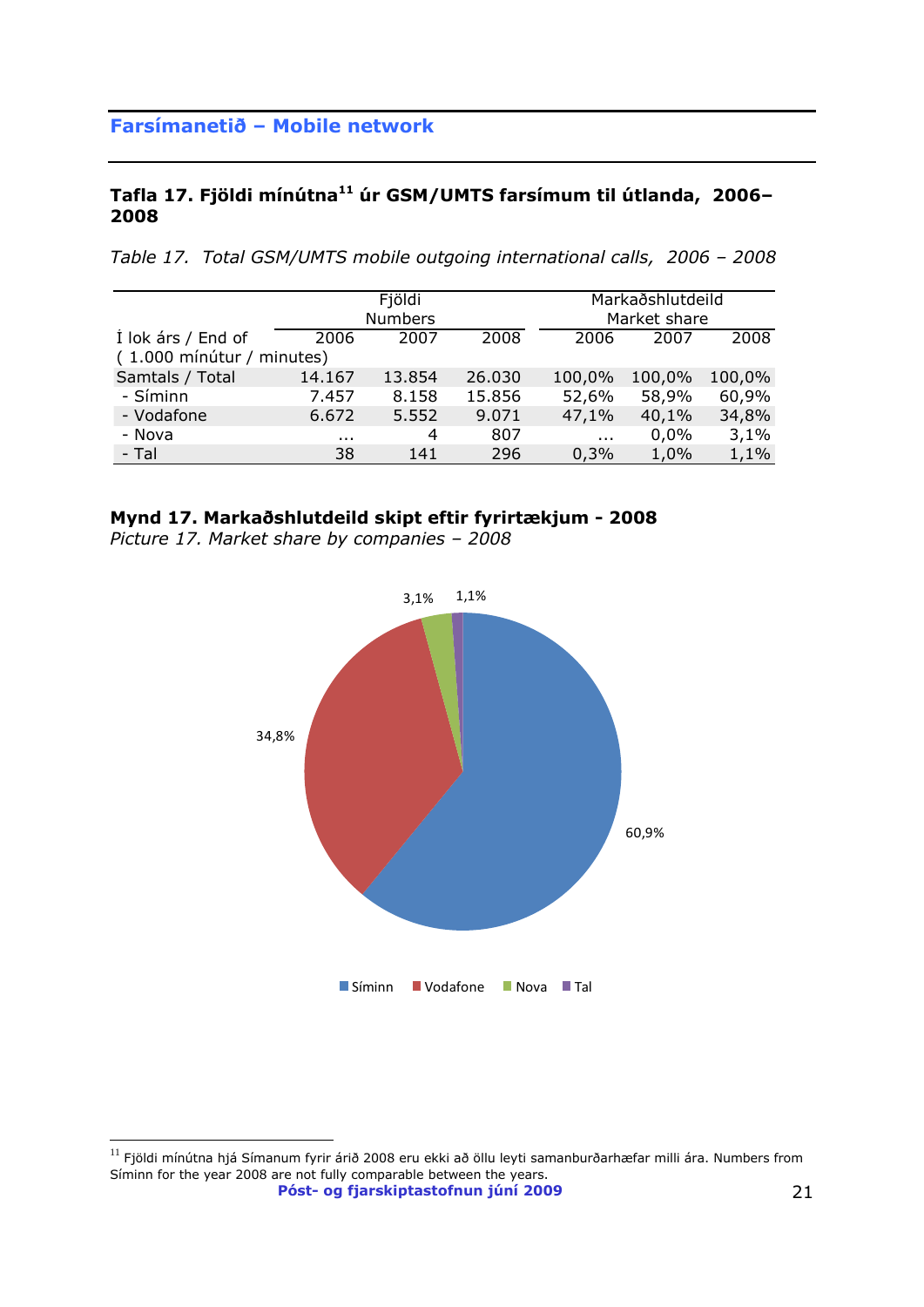### **Tafla 18. Fjöldi SMS og MMS skilaboða eftir fyrirtækjum***<sup>12</sup>***, 2006 – 2008**

*Table 18. Total SMS and MMS messages by companies, 2006 – 2008*

|                              |            |         |         |               | Markaðshlutdeild |        |
|------------------------------|------------|---------|---------|---------------|------------------|--------|
|                              | <b>SMS</b> |         |         |               | Market share     |        |
| Í lok árs / End of           | 2006       | 2007    | 2008    | 2006          | 2007             | 2008   |
| ( -1000 skilaboð / Messages) |            |         |         |               |                  |        |
| Samtals / Total              | 123.285    | 135.474 | 143.216 | 100,0%        | 100,0%           | 100,0% |
| - Síminn                     | 72.050     | 78.397  | 73.013  | 58,4%         | 57,9%            | 51,0%  |
| - Vodafone                   | 50.256     | 52.516  | 51.505  | 40,8%         | 38,8%            | 36,0%  |
| - Nova                       | 979        | 28      | 12.739  | 0,8%          | 0,0%             | 8,9%   |
| - Tal                        | $\cdots$   | 4.532   | 5.959   | $\sim$ $\sim$ | 3,3%             | 4,2%   |
|                              |            | MMS     |         |               |                  |        |
| Samtals / Total              | 745        | 1.435   | 941     | 100,0%        | 100,0%           | 100,0% |
| - Síminn                     | 385        | 802     | 396     | 51,6%         | 55,9%            | 42,0%  |
| - Vodafone                   | 355        | 607     | 366     | 47,7%         | 42,3%            | 38,9%  |
| - Nova                       | $\cdots$   | 17      | 163     | $\sim$ $\sim$ | 1,2%             | 17,3%  |
| - Tal                        | 5          | 9       | 17      | 0,6%          | 0,6%             | 1,8%   |

### **Mynd 18. Markaðshlutdeild skipt eftir fyrirtækjum - 2008**

*Picture 18. Market share by companies – 2008*



**Póst- og fjarskiptastofnun júní 2009** 22  $^{12}$  Einungis sendingar innan farsímanetsins. From GSM to GSM only.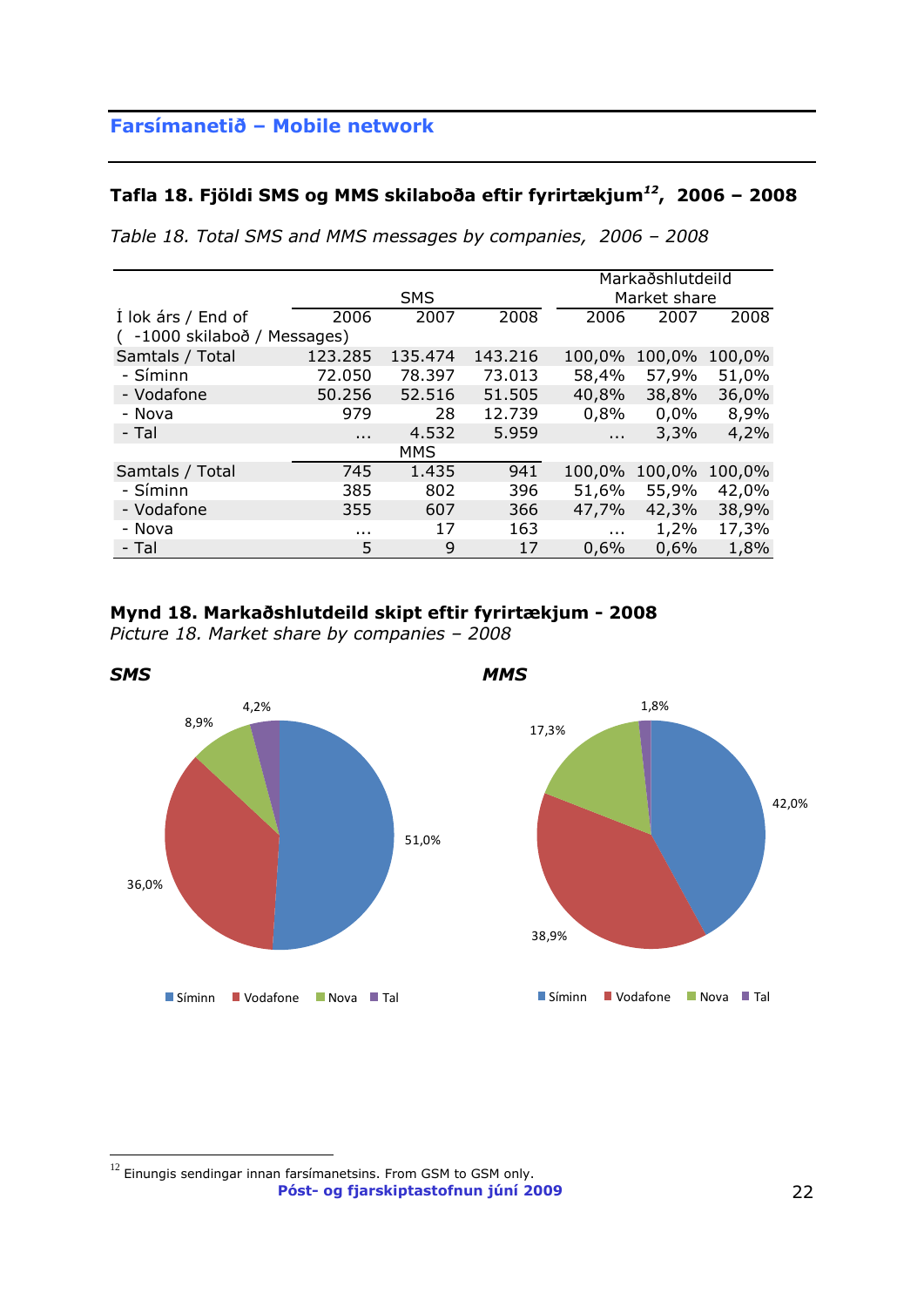### **Tafla 19. Breiðbandstenging farsíma, fjöldi viðskiptavina, tal og gagnamagn , 2006 - 2008<sup>13</sup>**

*Table 19. Mobile broadband,number of speech and data subscriptions,2006-2008*

|                    | Breiðbandstenging farsíma<br>Mobile broadband |          |        |          | Markaðshlutdeild<br>Market share |                  |
|--------------------|-----------------------------------------------|----------|--------|----------|----------------------------------|------------------|
| Í lok árs / End of | 2006                                          | 2007     | 2008   | 2006     | 2007                             | 2008             |
| Samtals / Total    | $\cdots$                                      | $\cdots$ | 38.700 | $\cdots$ |                                  | $\ldots 100,0\%$ |
| - Nova             | $\cdots$                                      | $\cdots$ | 26.583 | $\cdots$ | $\cdots$                         | 68,7%            |
| - Síminn           | $\cdots$                                      | $\cdots$ | 11.404 | $\cdots$ | $\cdots$                         | 29,5%            |
| - Vodafone         |                                               | .        | 713    | $\cdots$ | $\cdots$                         | 1,8%             |

#### **Mynd 19. Markaðshlutdeild skipt eftir fyrirtækjum - 2008**

*Picture 19. Market share by companies – 2008* 



**Póst- og fjarskiptastofnun júní 2009** 23  $^{13}$  Fjöldi viðskiptamanna með þjónustu sem heimilar bæði tal og gagnamagn á breiðbandstengingu farsíma. Number of subscriptions wich allow voice calls in additition to data traffic on mobile broadband.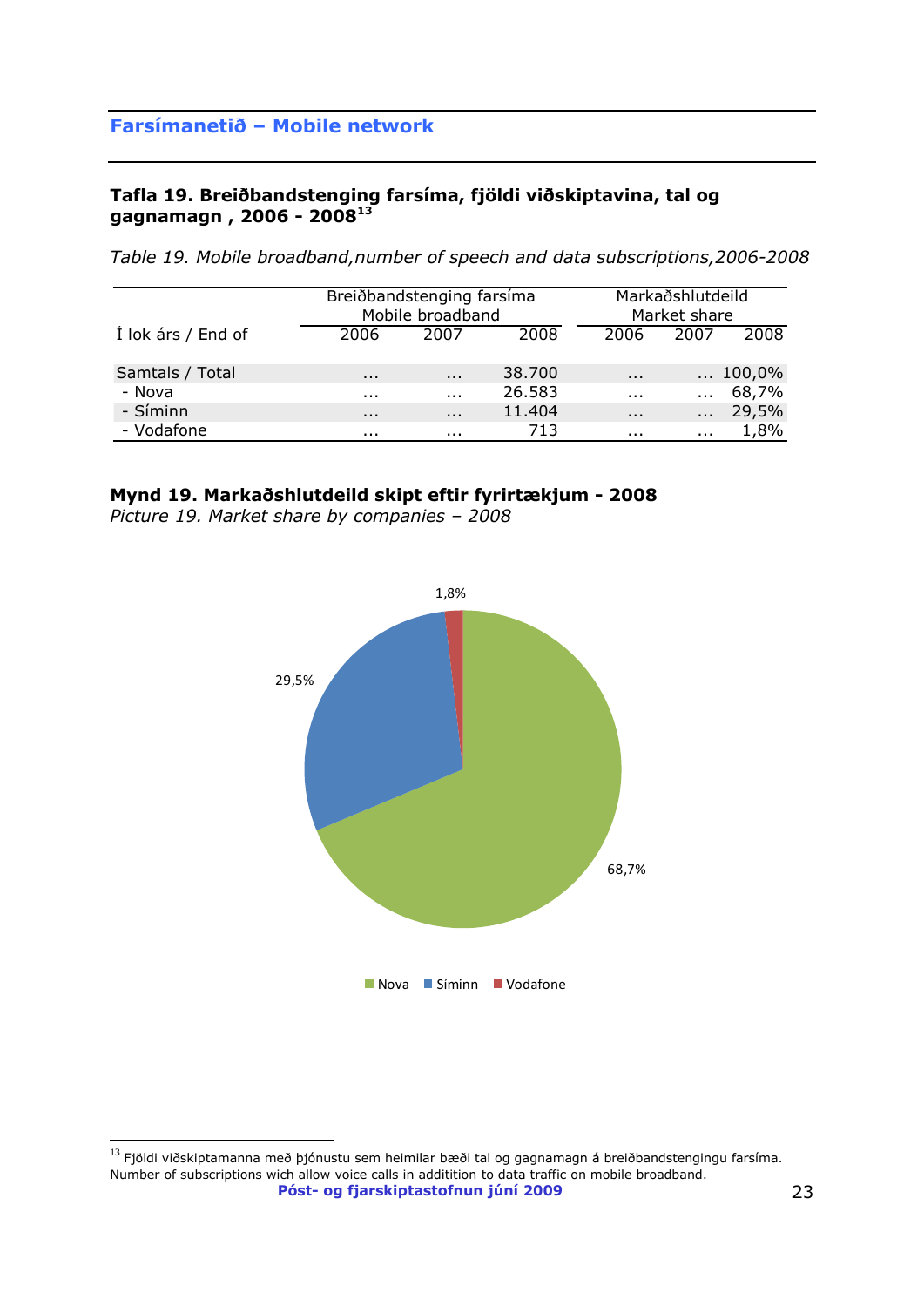### **Tafla 20. Breiðbandstenging farsíma, fjöldi viðskiptavina, gagnaáskrift eingöngu, 2006 - 2008<sup>14</sup>**

| Table 20. Mobile broadband, number of data only subscriptions, 2006 - 2008 |  |  |  |
|----------------------------------------------------------------------------|--|--|--|
|----------------------------------------------------------------------------|--|--|--|

|                    | Breiðbandstenging farsíma<br>Mobile broadband |          |       |          | Markaðshlutdeild<br>Market share |                  |
|--------------------|-----------------------------------------------|----------|-------|----------|----------------------------------|------------------|
| Í lok árs / End of | 2006                                          | 2007     | 2008  | 2006     | 2007                             | 2008             |
| Samtals / Total    | $\cdots$                                      | $\cdots$ | 8.042 | $\cdots$ |                                  | $\ldots 100,0\%$ |
| - Nova             |                                               | .        | 3.957 | $\cdots$ | $\mathbf{r}$                     | 49,2%            |
| - Síminn           | $\cdots$                                      | $\cdots$ | 2.609 | $\cdots$ | $\cdots$                         | 32,4%            |
| - Vodafone         |                                               | .        | 1.476 |          | $\cdots$                         | 18,4%            |

#### **Mynd 20. Markaðshlutdeild skipt eftir fyrirtækjum - 2008**

*Picture 20. Market share by companies – 2008* 



**Póst- og fjarskiptastofnun júní 2009** 24  $^{14}$  Fjöldi viðskiptamanna með þjónustu sem heimilar eingöngu gagnamagn á breiðbandstengingu farsíma t.d. með nettengli eða netlykli. Number of subscriptions wich only allow data traffic for a mobile device.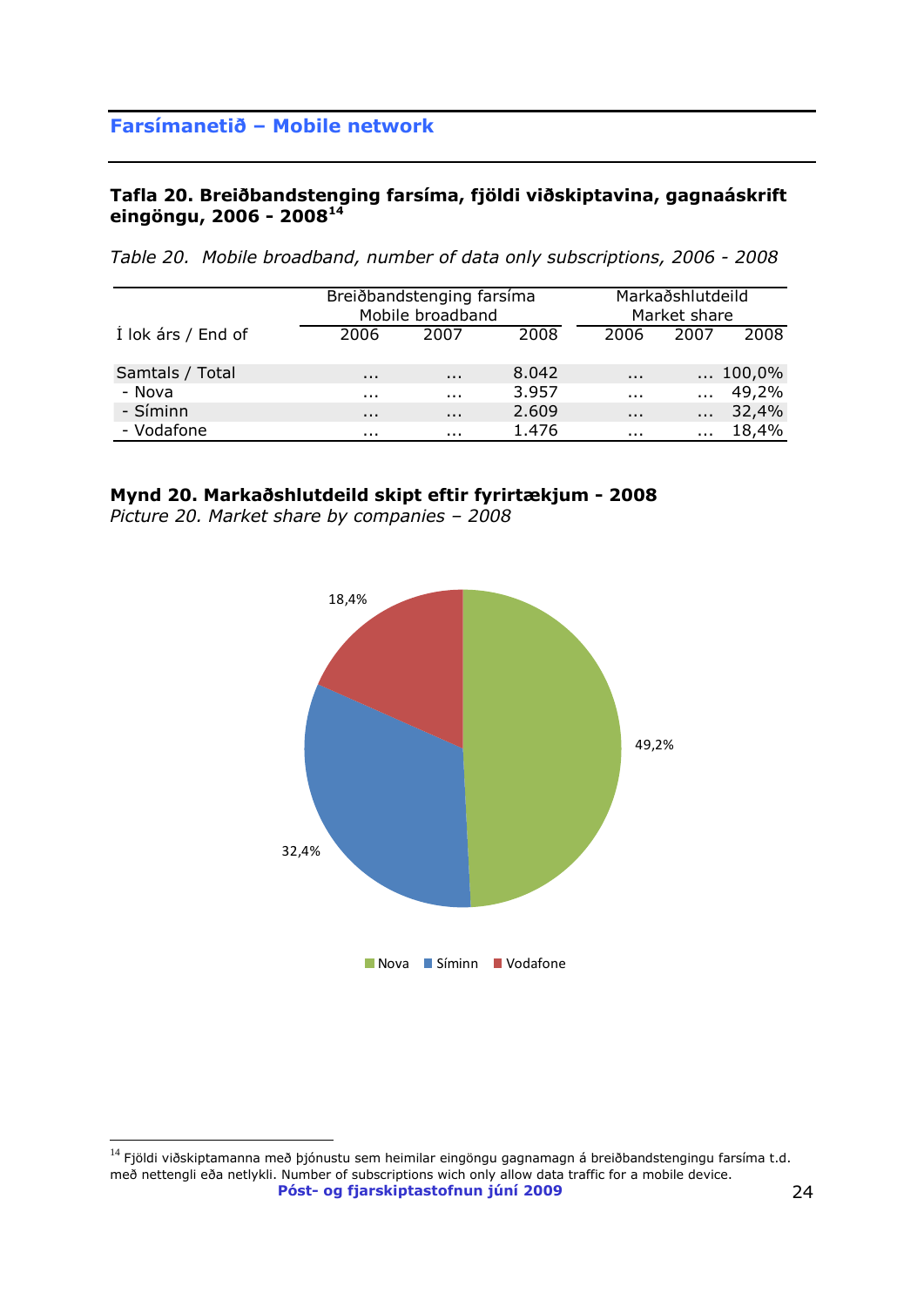# **Tafla 21. Gagnamagn<sup>15</sup> á farsímaneti, 2006 - 2008**

*Table 21. Data traffic from mobile network, 2006 - 2008*

|                                            |                   | Farsímanet / gögn<br>Mobile network / Data |        | Markaðshlutdeild<br>Market share |          |                  |
|--------------------------------------------|-------------------|--------------------------------------------|--------|----------------------------------|----------|------------------|
| Í lok árs / End of<br>$(1.000 \text{ MB})$ | 2006              | 2007                                       | 2008   | 2006                             | 2007     | 2008             |
| Samtals / Total                            | $\cdots$          | $\cdots$                                   | 61.641 | $\cdots$                         |          | $\ldots 100,0\%$ |
| - Tal og gögn/speech and data              | $\sim$ 0.00 $\pm$ | $\cdots$                                   | 5.507  | $\cdots$                         | $\cdots$ | 8,9%             |
| - Eingöngu gögn/data only                  | $\cdots$          | $\cdots$                                   | 56.134 | $\cdots$                         | $\cdots$ | 91,1%            |

#### **Mynd 21. Hlutfall gagnamagns eftir tegund - 2008**

*Picture 21. Data traffic by type – 2008* 



**Póst- og fjarskiptastofnun júní 2009** 25 <sup>15</sup> Innifelur gagnamagn með 3G, EDGE og GPRS. Includes data traffic from 3G, EDGE and GPRS.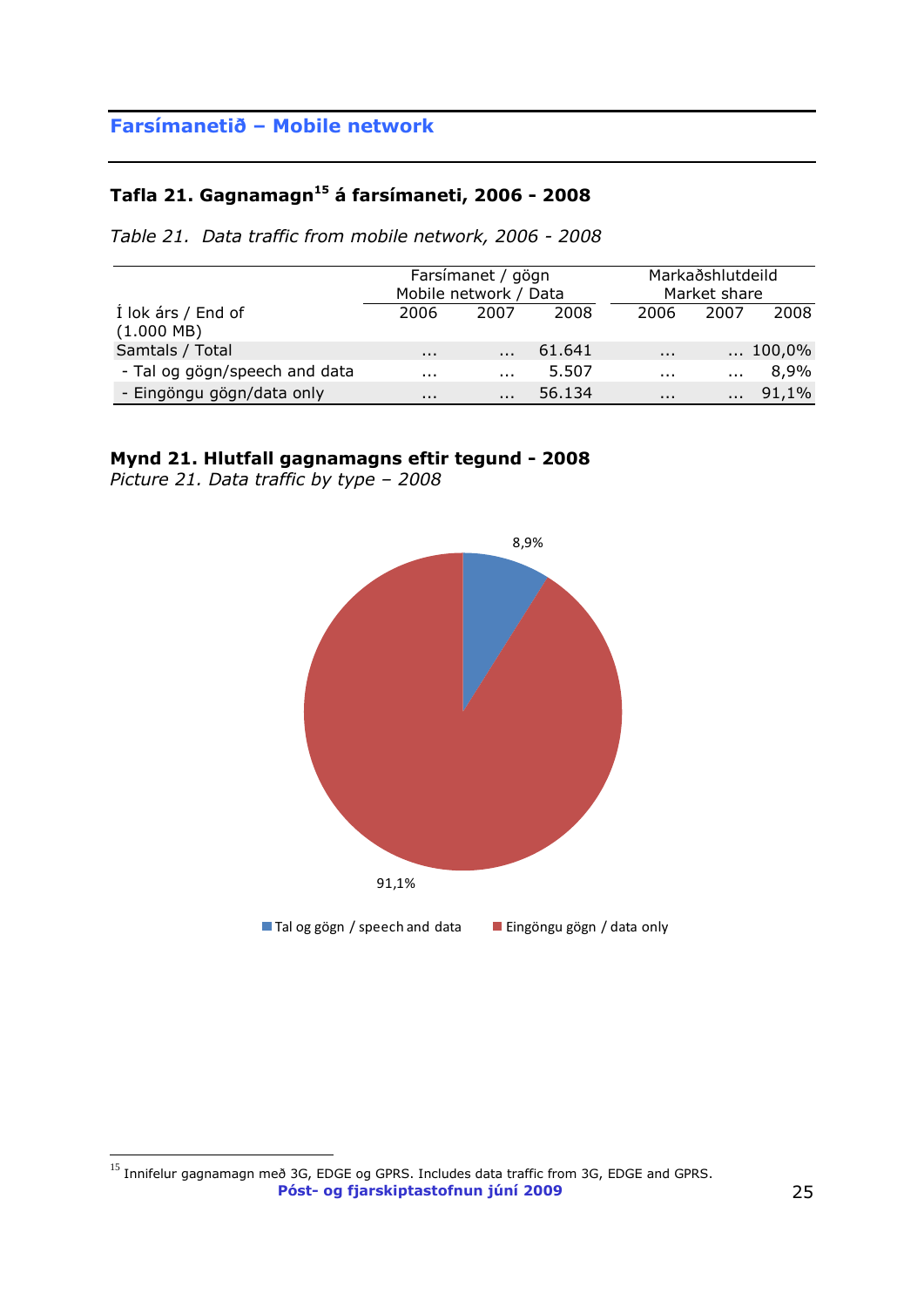## **Tafla 22. Gagnamagn<sup>16</sup>, tal og gagnamagn, 2008**

*Table 22. Data traffic from mobile network, speech and data, 2008*

|                                            | Farsímanet / tal og gögn         |          |       |                      | Markaðshlutdeild |                  |
|--------------------------------------------|----------------------------------|----------|-------|----------------------|------------------|------------------|
|                                            | Mobile network / speech and data |          |       |                      | Market share     |                  |
| I lok árs / End of<br>$(1.000 \text{ MB})$ | 2006                             | 2007     | 2008  | 2006                 | 2007             | 2008             |
| Samtals / Total                            | $\cdots$                         | $\cdots$ | 5.507 | $\cdots$             |                  | $\ldots 100,0\%$ |
| - Síminn                                   |                                  | $\cdots$ | 2.677 | $\cdots$             | $\mathbf{r}$     | 48,6%            |
| - Nova                                     | $\cdots$                         | $\cdots$ | 2.170 | $\cdots$             | $\cdots$         | 39,4%            |
| - Vodafone                                 |                                  | $\cdots$ | 660   | $\sim$ $\sim$ $\sim$ | $\cdots$         | 12,0%            |

#### **Mynd 22. Markaðshlutdeild skipt eftir fyrirtækjum - 2008**

*Picture 22. Market share by companies – 2008* 



**Póst- og fjarskiptastofnun júní 2009** 26  $^{16}$  Innifelur gagnamagn með 3G, EDGE og GPRS. Includes data traffic from 3G, EDGE and GPRS.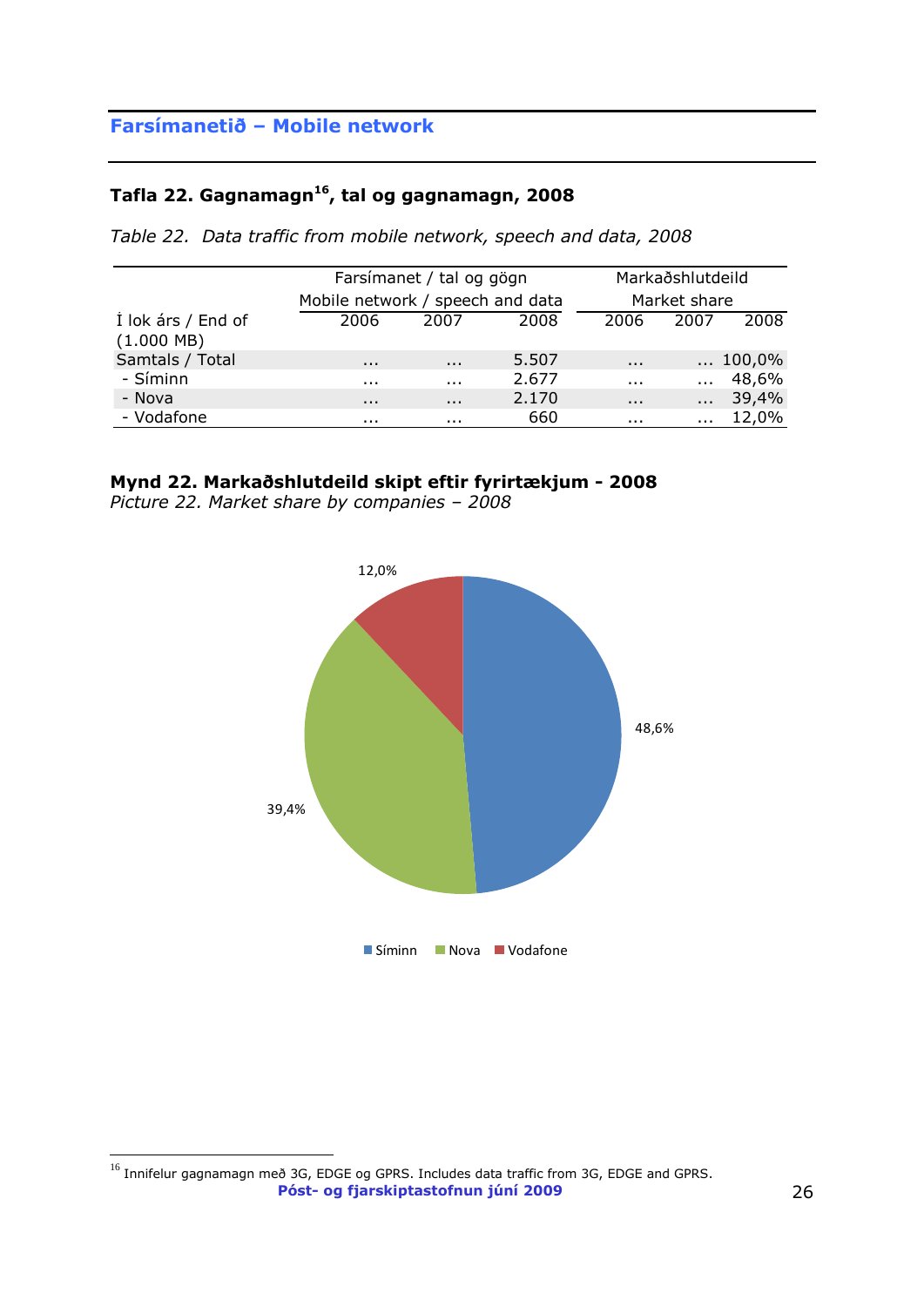## **Tafla 23. Gagnamagn<sup>17</sup>, eingöngu gagnaáskrift, 2006 - 2008**

*Table 23. Data traffic from mobile network, data only subscriptions, 2006 - 2008*

|                                            |          | Farsímanet / Eingöngu gögn |        |          | Markaðshlutdeild |                  |  |
|--------------------------------------------|----------|----------------------------|--------|----------|------------------|------------------|--|
|                                            |          | Mobile network / data only |        |          | Market share     |                  |  |
| Í lok árs / End of<br>$(1.000 \text{ MB})$ | 2006     | 2007                       | 2008   | 2006     | 2007             | 2008             |  |
| Samtals / Total                            | $\cdots$ | $\cdots$                   | 56.134 | $\cdots$ |                  | $\ldots 100,0\%$ |  |
| - Nova                                     | $\cdots$ | $\cdots$                   | 45.920 | $\cdots$ | $\cdots$         | 81,8%            |  |
| - Síminn                                   | $\cdots$ | $\cdots$                   | 8.309  | $\cdots$ | $\cdots$         | 14,8%            |  |
| - Vodafone                                 |          |                            | 1.905  |          | $\cdots$         | 3,4%             |  |

## **Mynd 23. Markaðshlutdeild skipt eftir fyrirtækjum - 2008**

*Picture 23. Market share by companies – 2008* 



**Póst- og fjarskiptastofnun júní 2009** 27  $^{17}$  Innifelur gagnamagn með 3G, EDGE og GPRS. Includes data traffic from 3G, EDGE and GPRS.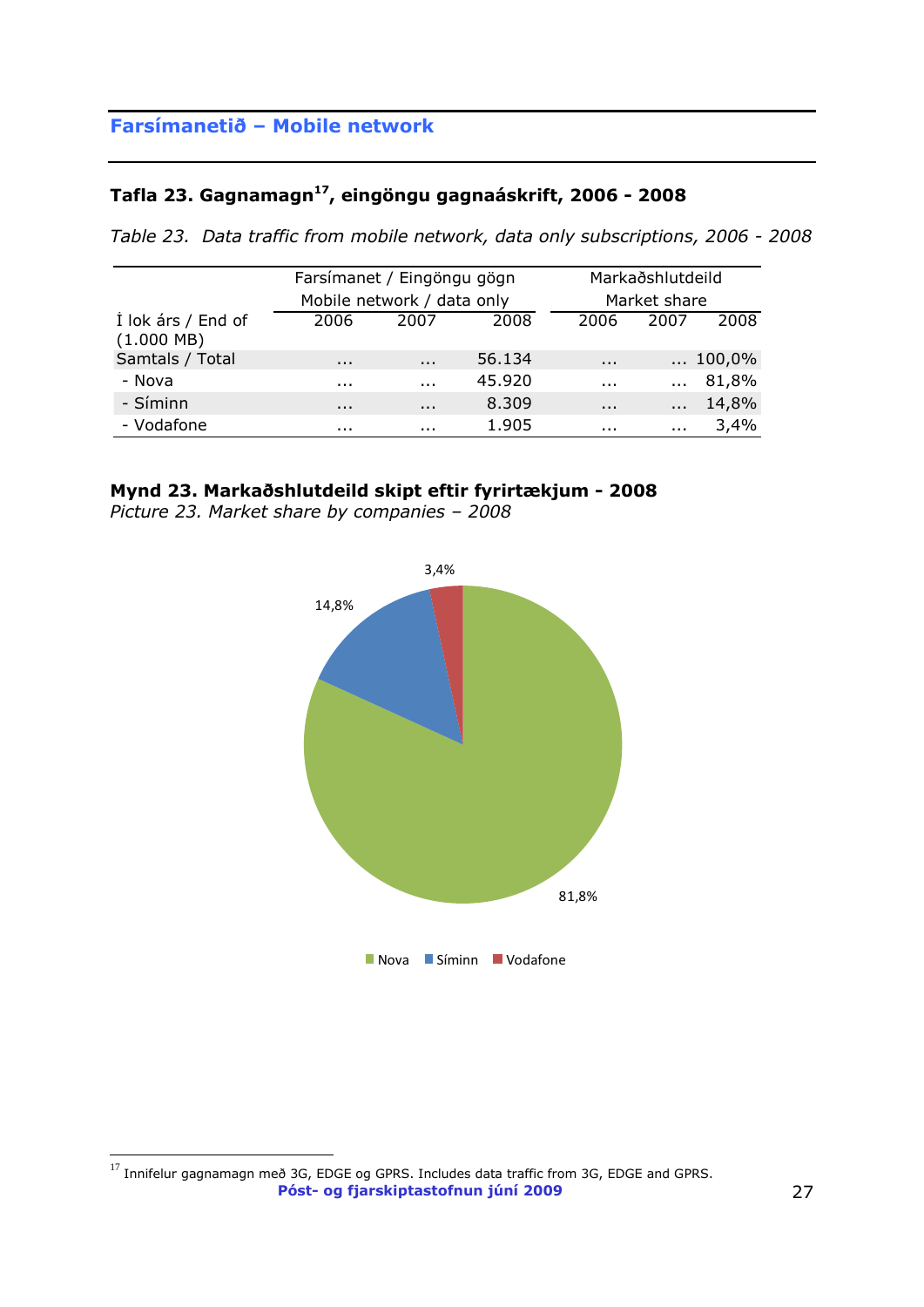## <span id="page-27-0"></span>**Internetið – Internet**

#### **Tafla 24. Fjöldi áskrifenda eftir tegund, 2006 – 2008**

*Table 24. Total subscriptions by type, 2006 – 2008*

| I lok árs / End of          | 2006   | 2007   | 2008    |
|-----------------------------|--------|--------|---------|
| Með ótímamælda notun        |        |        |         |
| Samtals /Total              | 87.738 | 97.937 | 103.697 |
| - Ljósleiðari / Fiber       | 668    | 1.218  | 2.615   |
| - xDSL                      | 85.280 | 94.630 | 98.762  |
| - Örbylgja / Wireless-radio | 1.710  | 2.017  | 2.252   |
| - Gervihnettir / Satellite  | 80     | 72     | 68      |

### **Mynd 24. Hlutfall tenginga eftir tegund, 2006 - 2008**

*Picture 24. Connection rate by type, 2006 – 2008*

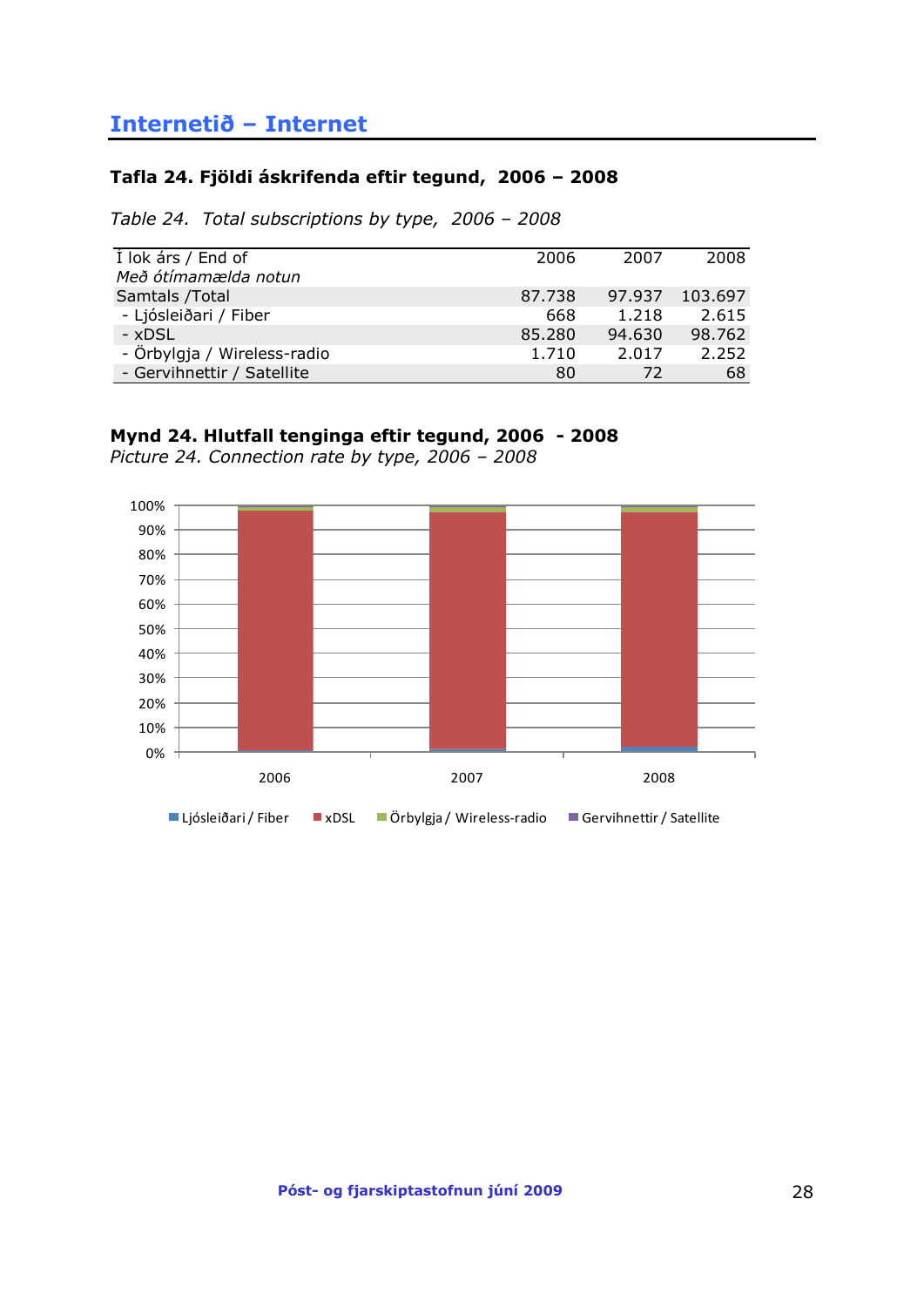# **Tafla 25. Fjöldi xDSL<sup>18</sup> áskrifenda eftir fyrirtækjum, 2006 – 2008**

|                             | Fjöldi<br>Number |                  |                  |       | Markaðshlutdeild<br>Market share |                 |
|-----------------------------|------------------|------------------|------------------|-------|----------------------------------|-----------------|
| Í lok árs / End of          | 2006             | 2007             | 2008             | 2006  | 2007                             | 2008            |
| Samtals / Total<br>- Síminn | 85.280<br>44.912 | 94.630<br>49.099 | 98.762<br>53.062 | 52,7% | 100,0% 100,0%<br>51,9%           | 100,0%<br>53,7% |
| - Vodafone                  | 23.909           | 28.917           | 28.047           | 28,0% | 30,6%                            | 28,4%           |
| - Tal                       | 12.170           | 13.621           | 14.582           | 14,3% | 14,4%                            | 14,8%           |
| - Aðrir                     | 4.289            | 2.993            | 3.071            | 5,0%  | 3,2%                             | 3,1%            |

*Table 25. Total xDSL subscriptions by companies, 2006 – 2008*

**Mynd 25. Markaðshlutdeild skipt eftir fyrirtækjum - 2008**

*Picture 25. Market share by companies – 2008*



**Póst- og fjarskiptastofnun júní 2009** 29  $^{18}$  Háhraða Nettengingar, s.s. ADSL. Digital subscriber connections, e.g. ADSL, etc.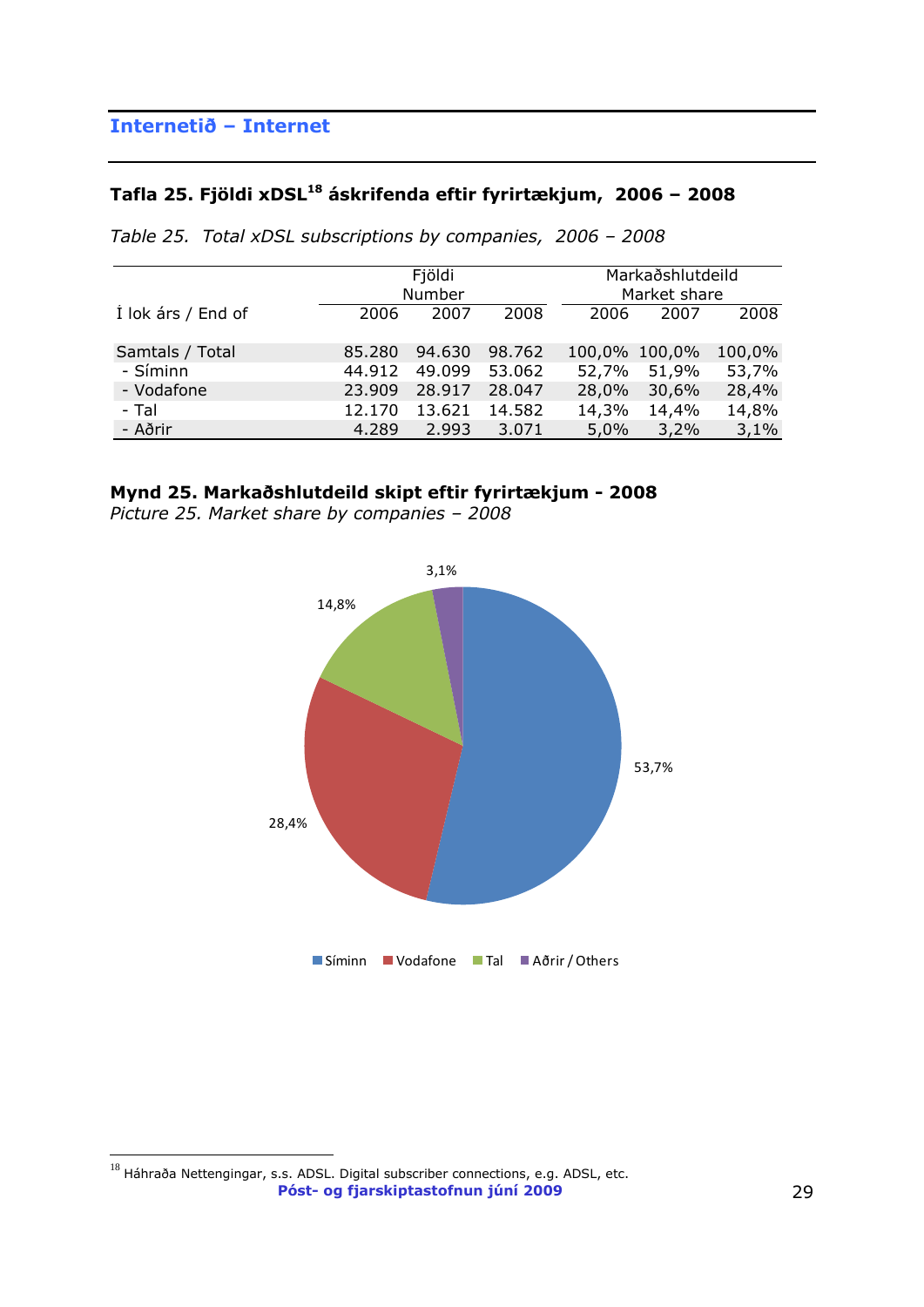## **Internetið – Internet**

#### **Tafla 26. Fjöldi áskrifenda með xDSL internettengingu, 2000 – 2008**

*Table 26. Total subscriptions with xDSL internetconnection, 2000 – 2008*

|      | <b>xDSL</b> | % breyting milli ára / Year to year % change |
|------|-------------|----------------------------------------------|
|      |             |                                              |
| 2000 | 2.591       | $\cdots$                                     |
| 2001 | 10.618      | 310%                                         |
| 2002 | 23.484      | 121%                                         |
| 2003 | 39.502      | 68%                                          |
| 2004 | 53.264      | 35%                                          |
| 2005 | 75.897      | 42%                                          |
| 2006 | 85.280      | 12%                                          |
| 2007 | 94.630      | 11%                                          |
| 2008 | 98.762      | 4%                                           |

# **Mynd 26. Fjöldi áskrifenda með xDSL internettengingu, 2000 – 2008**

*Picture 26. Total subscriptions with xDSL internetconnection, 2000 – 2008*

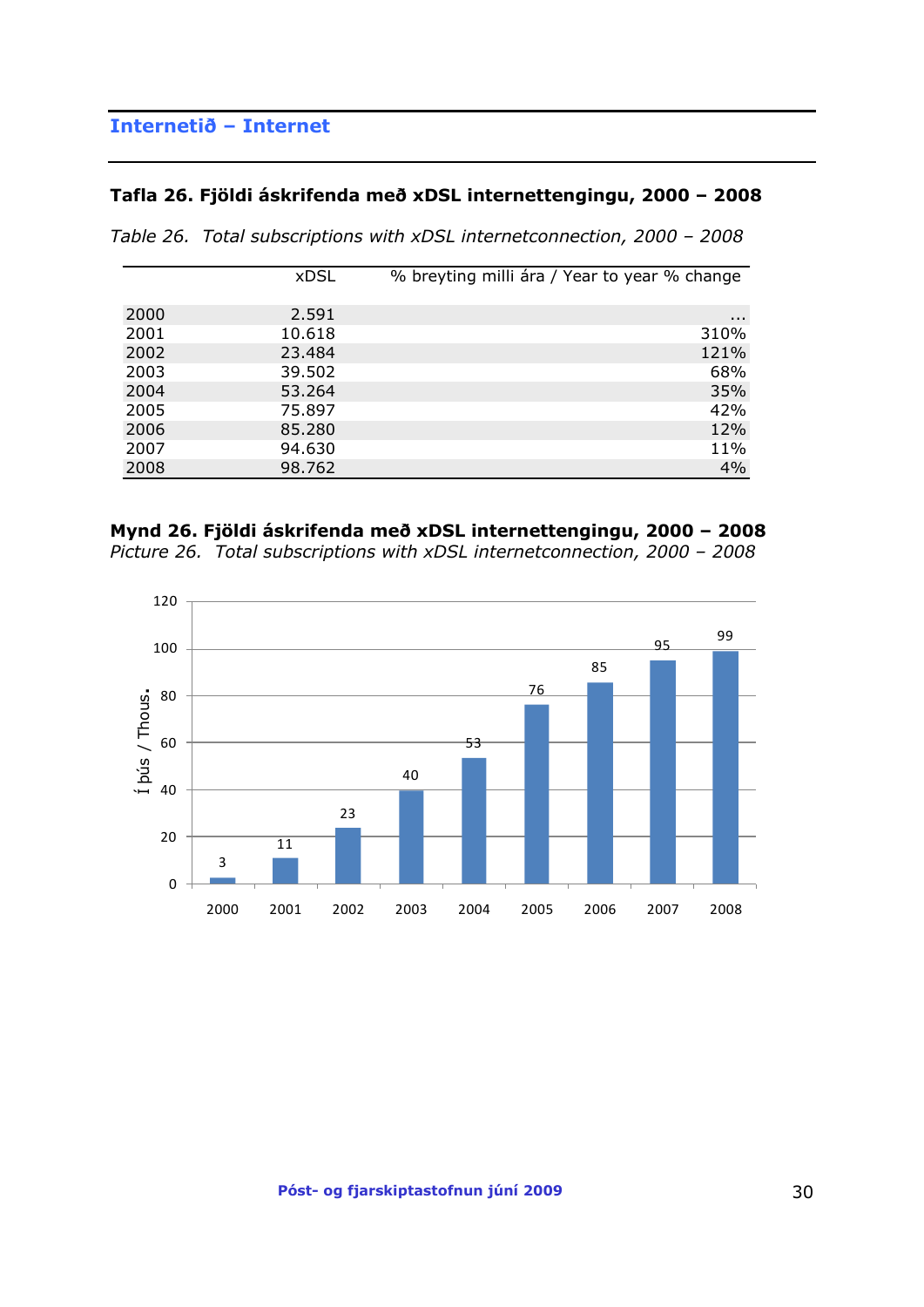## **Internetið – Internet**

#### **Tafla 27. Fjöldi xDSL áskrifenda eftir hraða tengingar, 2007 - 2008**

*Table 27. Total xDSL subscribers by connection speed, 2007 - 2008*

|                                                     | Fjöldi<br>Number |        |
|-----------------------------------------------------|------------------|--------|
| I lok árs / End of                                  | 2007             | 2008   |
| Samtals / Total                                     | 94.630           | 98.762 |
| - Minna en 1,99 Mbit/s / Less than 1,99 Mbit/s      | 24.685           | 28,055 |
| - A milli 2 - 3,99 Mbit/s / Between 2 - 3,99 Mbit/s | 18,402           | 15.455 |
| - Á milli 4 - 9,99 Mbit/s / Between 4 - 9,99 Mbit/s | 39,890           | 40.313 |
| - Meira en 10 Mbit/s / More than 10 Mbit/s          | 11.653           | 14.939 |

**Mynd 27. Hlutfall xDSL áskrifenda eftir hraða tengingar, 2006 - 2008** *Picture 27. Total xDSL subscribers by connection speed, 2006 - 2008*



 $\blacksquare$  Á milli / Between 4 - 9,99 Mbit/s  $\blacksquare$  Meira en / More than 10 Mbit/s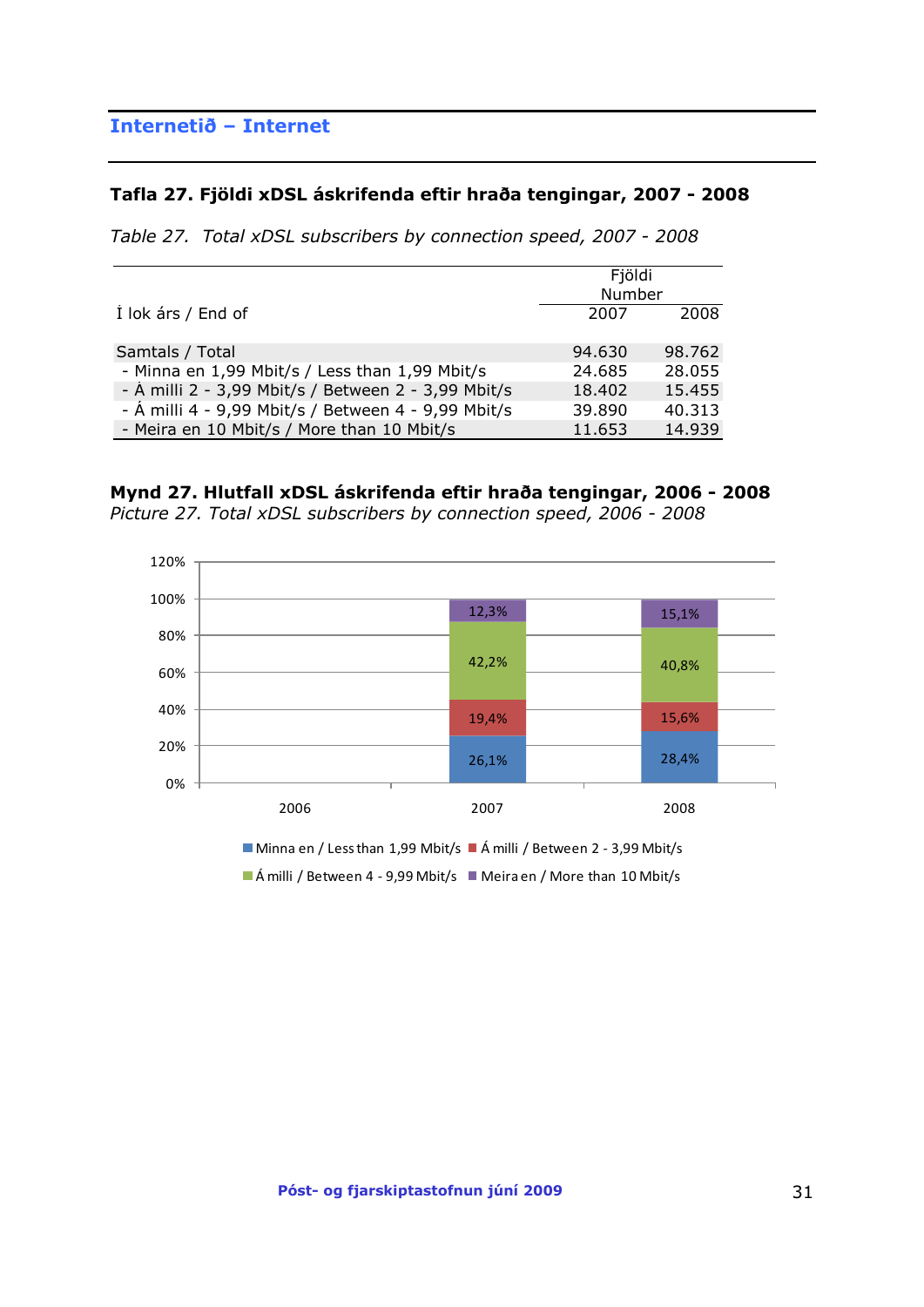# **Velta og fjárfesting – Revenue and Investment**

# **Tafla 28. Heildartekjur eftir fjarskiptastarfsemi<sup>19</sup>, 2006 – 2008**

*Table 28. Total income from telecommunication, 2006 – 2008*

| $\overline{1}$ lok árs / End of                                   | 2006   | 2007   | 2008   |
|-------------------------------------------------------------------|--------|--------|--------|
| Í milljónum króna / In millions of krónur                         |        |        |        |
| Samtals / Total                                                   | 33.082 | 39.665 | 42.616 |
| - Fastanetið / Fixed network                                      | 7.713  | 12.270 | 13.870 |
| - Farsímarekstur / Mobile network                                 | 15.473 | 16.250 | 16.795 |
| - Gagnafl. og Internet þjón. / Data transfer and Internet service | 7.017  | 7.086  | 6.968  |
| - Aðrar tekjur / Other income                                     | 2.879  | 4.059  | 4.984  |

#### **Mynd 28. Hlutfall heildartekna eftir fjarskiptastarfsemi - 2008**

*Picture 28. Total income from telecommunication – 2008*



Fastanetið / Fixed network

Farsímarekstur / Mobile network

Gagnaflutningur og Internet þjónusta / Data transfer and Internet service

Aðrar tekjur / Other income

 $19$  Viðskipti milli fyrirtækja innan sömu samstæðu hafa ekki verið felld út. Intra-group transactions have not been eliminated.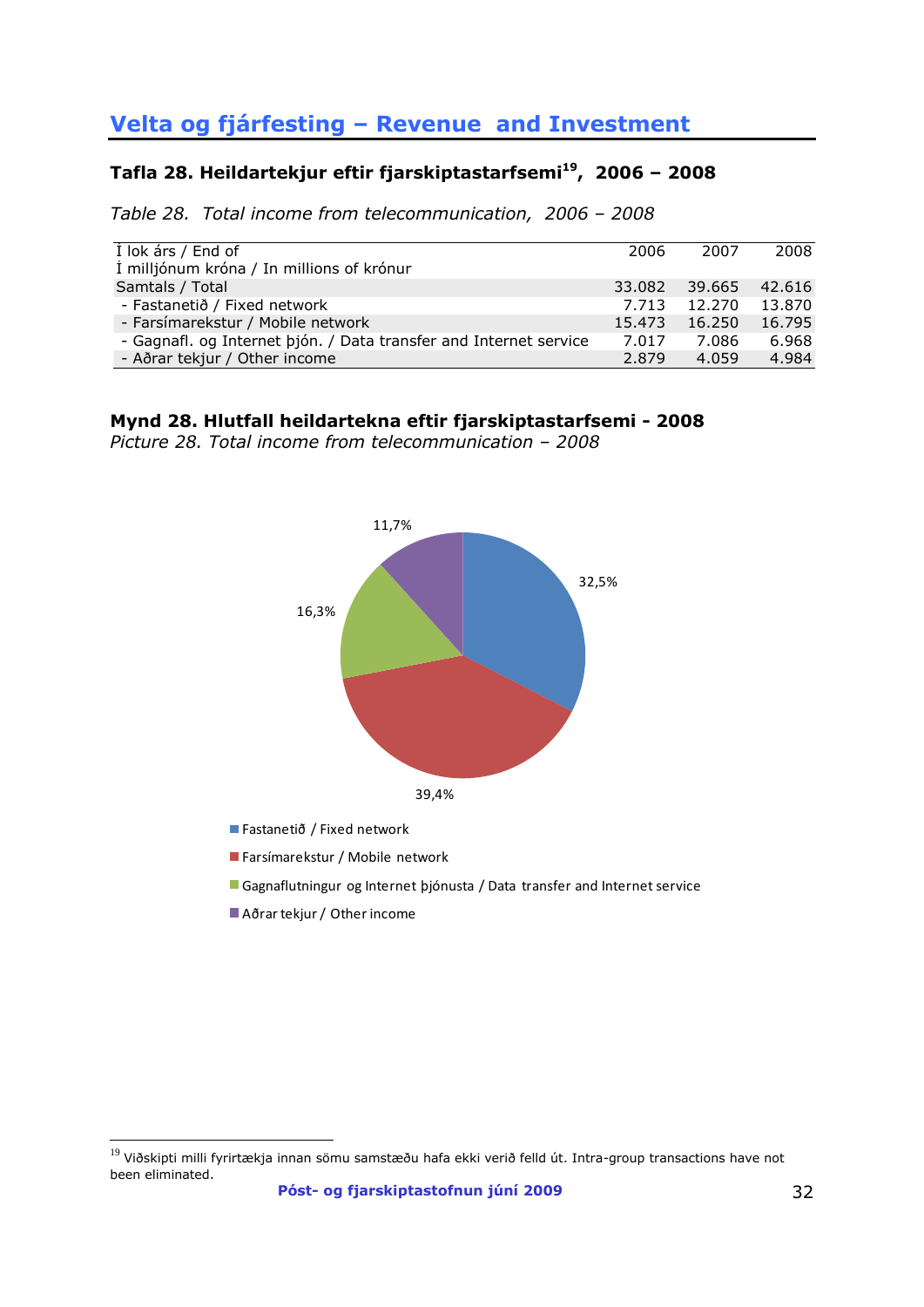## **Velta og fjárfesting – Revenue and Investment**

#### **Tafla 29. Fjárfestingar eftir fjarskiptastarfsemi, 2006 – 2008**

*Table 29. Investment in telecommunication, 2006 – 2008*

| $\overline{1}$ lok árs / End of                                   | 2006  | 2007  | 2008  |
|-------------------------------------------------------------------|-------|-------|-------|
| Í milljónum króna / In millions of krónur                         |       |       |       |
| Samtals / Total                                                   | 5.494 | 8.483 | 8.303 |
| - Fastanetið / Fixed network                                      | 2.081 | 2.550 | 3.924 |
| - Farsímarekstur / Mobile network                                 | 585   | 4.075 | 1.553 |
| - Gagnafl. og Internet þjón. - Data transfer and Internet service | 729   | 812   | 1.453 |
| - Stoðsvið / Support services                                     | 2.099 | 1.045 | 1.372 |

#### **Mynd 29. Hlutfall fjárfestinga eftir fjarskiptastarfsemi - 2008**

*Picture 29. Investment in telecommunication – 2008*



Fastanetið / Fixed network

Farsímarekstur / Mobile network

Gagnaflutningur og Internet þjónusta / Data transfer and Internet service

Stoðsvið / Support services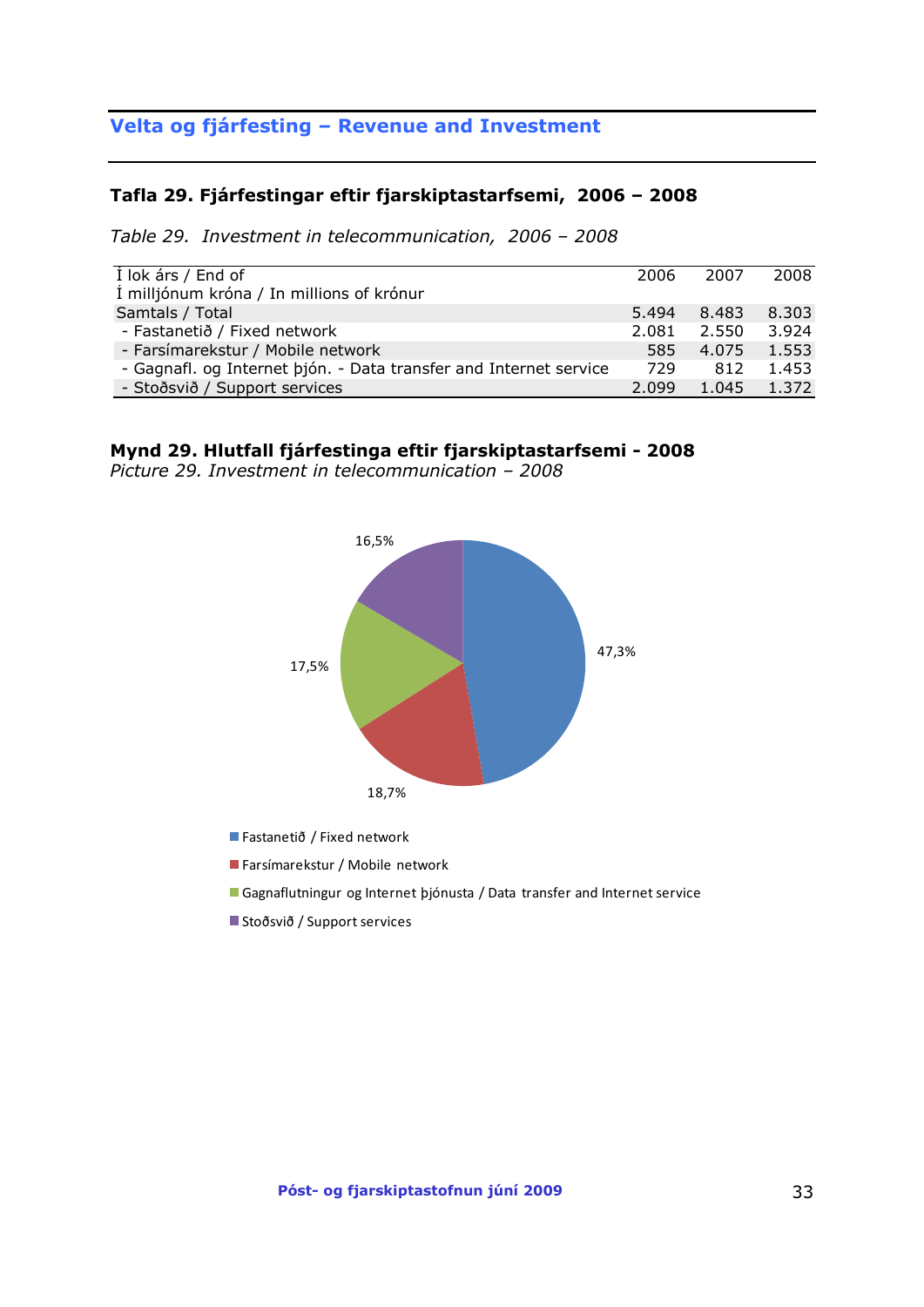## <span id="page-33-0"></span>**Tafla 30. Gjaldskrá fyrir heimilissíma***<sup>20</sup>*

*Table 30. Tariffs for fixed network*

| 31.12.2008                                                          | Síminn          | Vodafone | Tal      |
|---------------------------------------------------------------------|-----------------|----------|----------|
| Verð í krónum / Price in krónur                                     |                 |          |          |
| Mánaðarverð / Monthly subscription fee                              | 1.595           | 1.590    | 1.390    |
| Upphafsgjald fyrir símtal / Call setup charge to fixed network      | 5,45            | 5,90     | 4,90     |
| Hringt í heimilissíma hjá eigin símafélagi / National tariff        | 1,99            | 1,99     | $\Omega$ |
| Hringt í heimilissíma hjá öðru símafélagi / National tariff         | 1,99            | 1,99     | 1,90     |
| Hringt í GSM hjá eigin símafélagi / Traffic to own mobile network   | 18,10           | 18,50    | 14,9     |
| Hringt í GSM hjá öðru símafélagi / Traffic to other mobile networks | $20, 5 - 25, 5$ | 22-26.10 | 14,9     |
| NMT / Traffic to NMT network                                        | 20,50           | 22,00    | 14,9     |

### **Mynd 30. Mánaðargjald fyrir heimilissíma, 2005 - 2008**

*Picture 30. Monthly subscription fee for fixed network, 2005 – 2008*



**Póst- og fjarskiptastofnun júní 2009** 34  $\overline{a}$  $^{\rm 20}$  Miðað er við grunnáskrift hjá Símanum, Vodafone og Tal.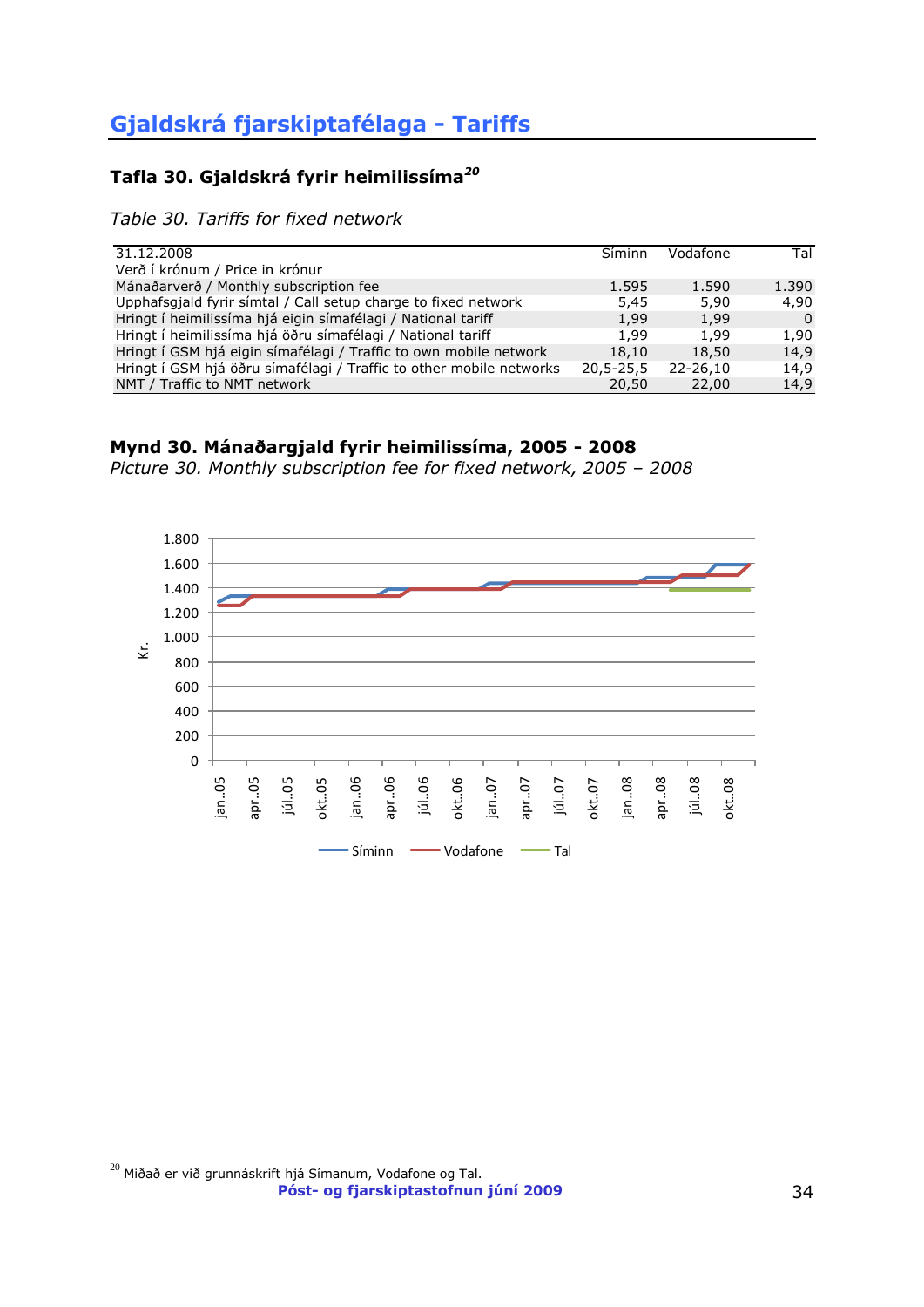## **Tafla 31. Gjaldskrá fyrir GSM/UMTS farsíma***<sup>21</sup>*

*Table 31. Tariffs for GSM/UMTS mobile network<sup>5</sup>*

| 31.12.2008                                                        |       | Síminn Vodafone   | Tal      | Nova     |
|-------------------------------------------------------------------|-------|-------------------|----------|----------|
| Verð í krónum / Price in krónur                                   |       |                   |          |          |
| Mánaðarverð fyrir áskrift / Monthly subscription fee              | 710   | 790               | 490      | $\cdots$ |
| Lágmarksnotkun / Minimum usage                                    | .     | $\cdots$          | $\cdots$ | 1.000    |
| Upphafsgjald fyrir símtal / Call setup charge for mobile call     | 4,15  | 4,15              | 4,9      | 4        |
| Mínútuverð / Price per minute                                     |       |                   |          |          |
| Hringt í heimilissíma hjá eigin símafélagi / National tariff      | 17    | 17.5              | 14,9     | 15       |
| Hringt í heimilissíma hjá öðru símafélagi / National tariff       | 17    | 17,5              | 14,9     | 15       |
| Hringt í GSM hjá eigin símafélagi / Calls to own mobile network   | 11.9  | 11.4              | 14.9     | 15       |
| Hringt í GSM hjá öðru símafélagi / Calls to other mobile networks |       | 21,5-28 22,9-27,2 | 14,9     | 15       |
|                                                                   |       |                   |          |          |
| NMT / Traffic to NMT network                                      | 21,50 | 22,90             | 14,90    | 15,00    |
|                                                                   |       |                   |          |          |
| SMS / SMS to mobile network                                       | 11,00 | 11,20             | 9,90     | 10,00    |
| Myndskilaboð / MMS                                                | 15,00 | 15,60             | 14,90    | 15,00    |

#### **Mynd 31. Mínútuverð úr farsíma í farsíma, 2005 - 2008**

*Picture 31. Price pr. minute from mobile to mobile, 2005 – 2008*



**Póst- og fjarskiptastofnun júní 2009** 35  $^{21}$  Miðað er við almenna áskrift hjá Símanum, Vodafone, Tal og Nova.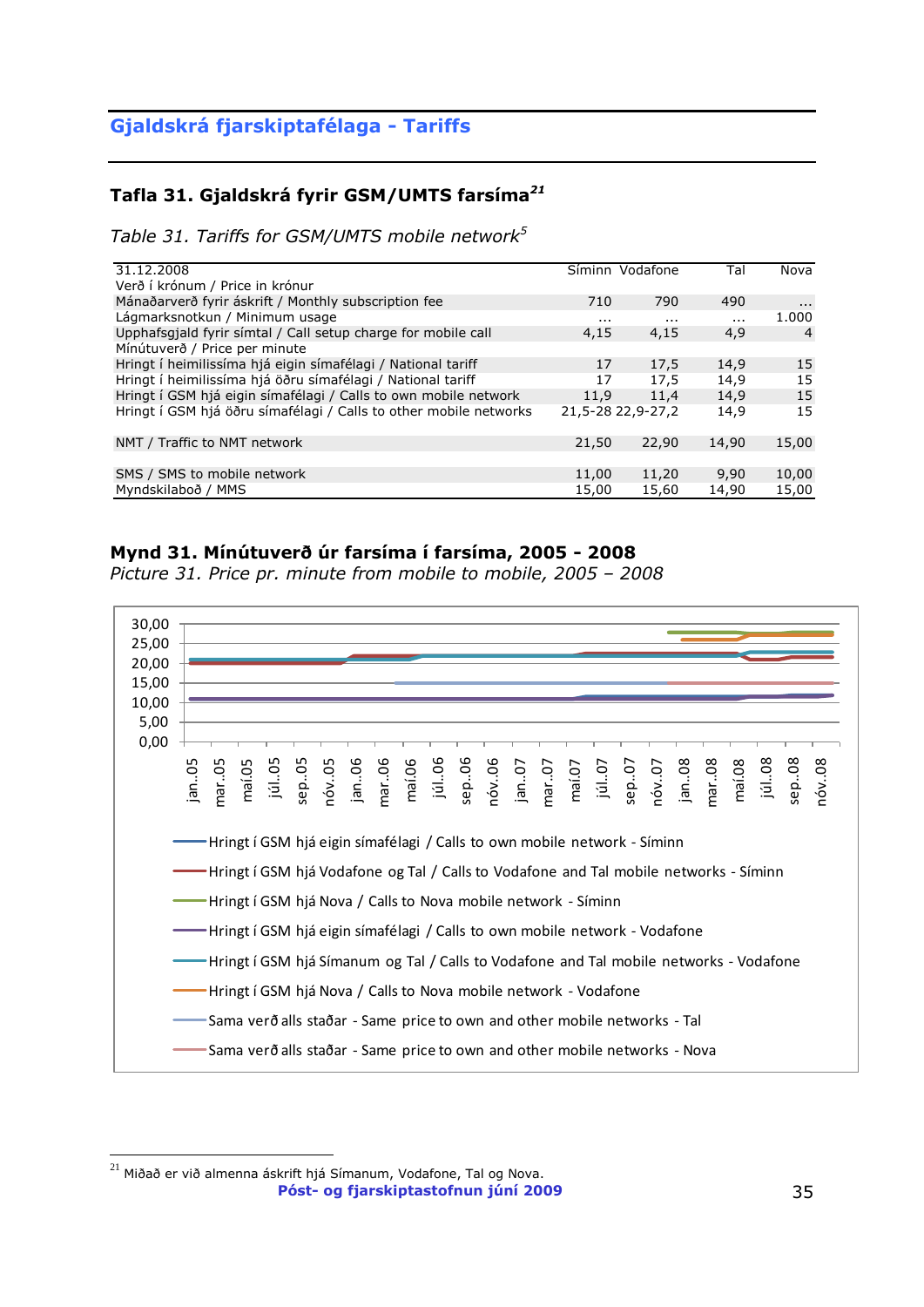## <span id="page-35-0"></span>**Skráð fyrirtæki á fjarskiptamarkaði – Licence holders in the electronic communications market**

### **Yfirlit yfir skráð fjarskiptafyrirtæki á Íslandi:**

Ábótinn ehf. Gagnaflutningsnet og -þjónusta Equant á Islandi ehf. Gagnaflutningsþjónusta Farice hf. Sæstrengur Flugfjarskipti ehf. Talþjónusta við flugvélar Gagnaveita Reykjavíkur ehf. Gagnaflutningsnet og -þjónusta Gagnaveita Skagafjarðar ehf. Gagnaflutningsþjónusta GlobalCall ehf. Talsímaþjónusta Háspennugarður ehgf. Gagnaflutningur IMC Ísland ehf. DCS 1800 farsímaþjónusta IPnet ehf. Símakort og VOIP þjónusta Ljóshraði ehf. Gagnaflutningsnet og -þjónusta Magnavík ehf. **Gagnaflutnings** biografingspjónusta Material ehf. Gagnaflutningsþjónusta Míla ehf. **Fiarskiptanet** Núll-Níu ehf Farsímabjónusta Radiovik ehf. The state of the Rekstur kapalkerfis Radíó ehf. - Íslensk fjarskipti Fjarskiptaþjónusta

Amitelo AG GSM 1800 farsímanet og þjónusta Atlassími ehf. Talsíma-, gagnaflutningsþjónusta og fjarskiptanet Bloomberg Finance L.P. Leigulínuþjónusta og almennt fjarskiptanet. Bloomberg L.P. Gagnaflutningsþjónusta og endursala á leigulínum Brimrún ehf. Gagnaflutningsþjónusta um gervitungl Corice ehf. Talsíma-, gagnaflutnings- og samnetþjónusta DVD-Margmiðlun ehf. Rekstur breiðbandskerfis fyrir útvarpsdreifingu EJS hf. Talsíma-, gagnaflutningsþjónusta og fjarskiptanet Fjarski ehf. Leigulínuþjónusta og almennt fjarskiptanet. Fjölnet ehf. Talsíma-, gagnaflutningsþjónusta og fjarskiptanet Hátíðni hf. Talsíma-, gagnaflutningsþjónusta og fjarskiptanet Hringiðan ehf./Vortex Inc. Talsíma-, gagnaflutningsþjónusta og fjarskiptanet IceCell ehf. DCS 1800 farsímaþjónusta og VOIP þjónusta Internet á Íslandi hf. **Fjarskiptanet, talsíma- og gagnaflutnings**þjónusta IP fjarskipti ehf. (Tal) Talsíma-, gagnaflutningsþjónusta og stafrænt sjónvarp Já upplýsingaveitur ehf. Útg. síma- og vistfangaskrár. Símauppl.þjónusta Martel ehf. **Franskiptabljónusta**/persónusími um gervitungl Martölvan ehf. Talsíma, gagnaflutningsþjónusta og fjarskiptanet MetNet ehf. Gagnaflutningsþjónusta og fjarskiptanet Nepal hugbúnaður Gagnaflutningsþjónusta og þráðlaust fjarskiptanet Netsamskipti ehf. Talsíma-, gagnaflutningsþjónusta og fjarskiptanet Neyðarlínan hf. Talsímaþjónusta/neyðarsímsvörun Nova ehf. Talsíma- og gagnaflutningsþjónusta Og fjarskipti ehf. Talsíma-, gagnaflutnings-. og samnetsþjónusta OnAir. S.A.R.L. Farsímaþjónusta um borð í flugvélum (MCA)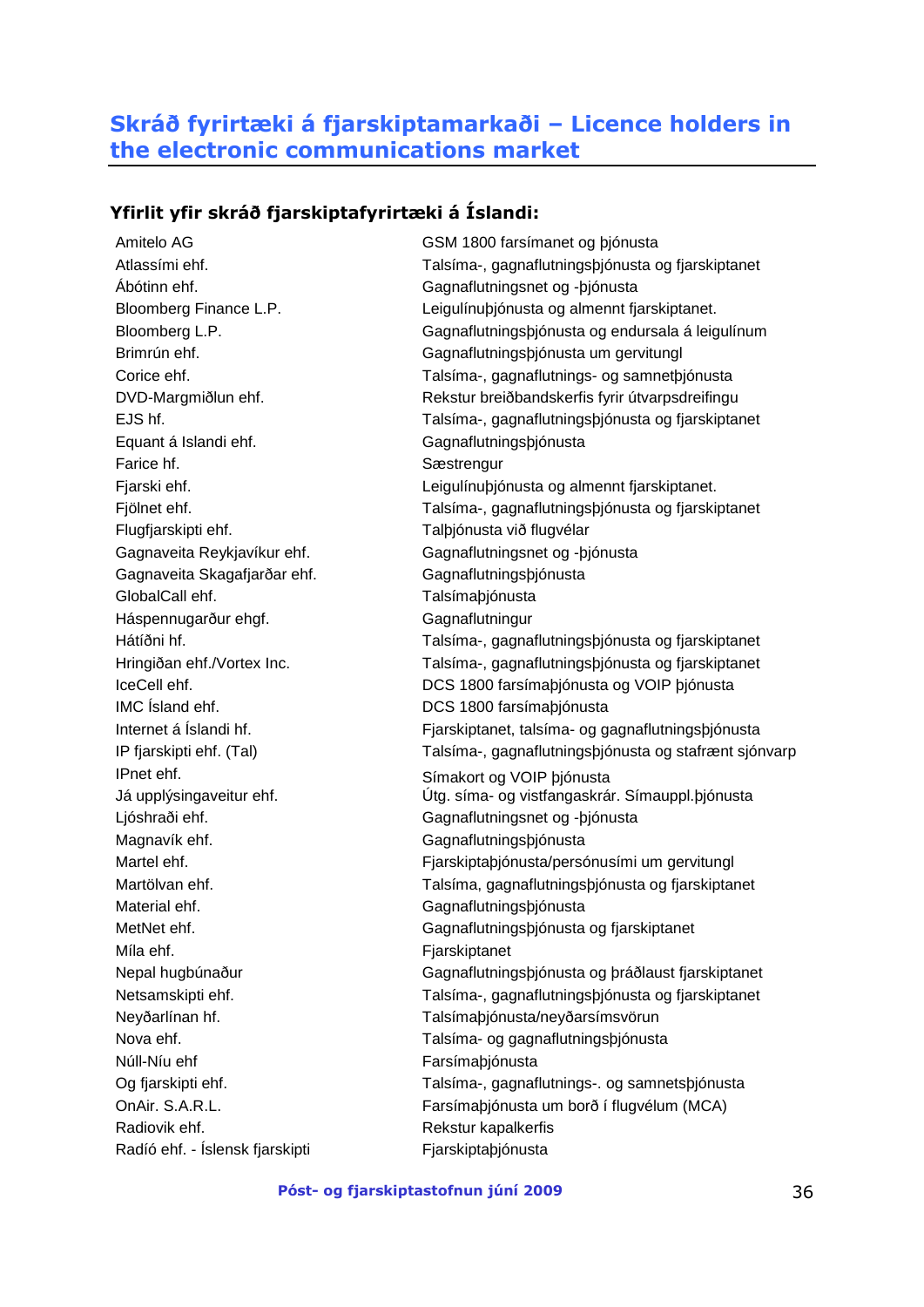| Ríkisútvarpið                                 | Fjarskiptaþjónusta: Hljóðvarp og sjónvarp         |
|-----------------------------------------------|---------------------------------------------------|
| SIP ehf.                                      | Talsímaþjónusta og fjarskiptanet                  |
| Sími og net fjarskipti ehf.                   | Gagnaflutnings-, talsímabjónusta og símakort      |
| Síminn hf.                                    | Talsímaþjónusta, GSM, NMT og fl.                  |
| Skyggnir hf.                                  | Gagnaflutningsbjónusta                            |
| Skýrr hf.                                     | Gagnaflutningsbjónusta                            |
| Snerpa ehf.                                   | Fjarskiptanet/tal- og gagnaflutningsþjónusta      |
| Stykkishólmsbær                               | Gagnaflutningsnet                                 |
| Svar tækni ehf.                               | Fjarskiptaþjónusta                                |
| Tele Greenland A/S                            | Sæstrengur                                        |
| Tengir ehf.                                   | Ljósleiðaranet                                    |
| TSC ehf.                                      | Talsíma-, gagnaflutningsþjónusta og fjarskiptanet |
| Tölvu- og rafeindaþjónusta Suðurlands<br>ehf. | Gagnaflutningsbjónusta                            |
| Tölvun ehf.                                   | Gagnaflutningsnet og - bjónusta                   |
| Tölvusmiðjan ehf.                             | Gagnaflutningsþjónusta og þráðlaust fjarskiptanet |
| <b>Þekking - Tristan hf.</b>                  | Gagnaflutningsnet og - bjónusta                   |
| Öryggisfjarskipti ehf.                        | Fjarskiptabjónusta og fjarskiptanet/TETRA         |

## *Overview over licence holders in the electronic communications market:*

| Amitelo AG                   | Mobile GSM 1800 network                               |    |
|------------------------------|-------------------------------------------------------|----|
| Atlassími ehf.               | Voice telephony, data transmission and network        |    |
| Ábótinn ehf.                 | Data transmission and service                         |    |
| Bloomberg Finance L.P.       | Leased line and network                               |    |
| Bloomberg L.P.               | Data Transmission and leased lines                    |    |
| Brimrún ehf.                 | Data transmission via satellite                       |    |
| Corice ehf.                  | Voice telephony, data transmission and network        |    |
| DVD-Margmiðlun ehf.          | Broadcast caple network                               |    |
| EJS hf.                      | Voice telephony, data transmission and network        |    |
| Equant á Islandi ehf.        | Data transmission service                             |    |
| Farice hf.                   | Submarine caple                                       |    |
| Fjarski ehf.                 | Leased line and network                               |    |
| Fjölnet ehf.                 | Voice telephony, data transmission and network        |    |
| Flugfjarskipti ehf.          | Voice transmission service for aircrafts              |    |
| Gagnaveita Reykjavíkur ehf.  | Data transmission and service                         |    |
| Gagnaveita Skagafjarðar ehf. | Data transmission service                             |    |
| GlobalCall ehf.              | Voice telephony                                       |    |
| Háspennugarður ehf.          | Data transmission                                     |    |
| Hátíðni hf.                  | Voice telephony, data transmission and network        |    |
| Hringiðan ehf./Vortex Inc.   | Voice telephony, data transmission and network        |    |
| IceCell ehf.                 | Mobile DSC 1800 and VOIP service                      |    |
| IMC Island ehf.              | Mobile DSC 1800                                       |    |
| Internet á Íslandi hf.       | Network, voice telephony and data transmisson         |    |
| IP fjarskipti ehf. (Tal)     | Telephony, data transmission and digital televison    |    |
| IPnet ehf.                   | Calling cards and VOIP service                        |    |
| Já upplýsingaveitur ehf.     | Publication of directories, directory enquiry service |    |
| Ljóshraði ehf.               | Data transmission and service                         |    |
| Magnavík ehf.                | Data transmission service                             |    |
|                              | Póst- og fjarskiptastofnun júní 2009                  | 37 |